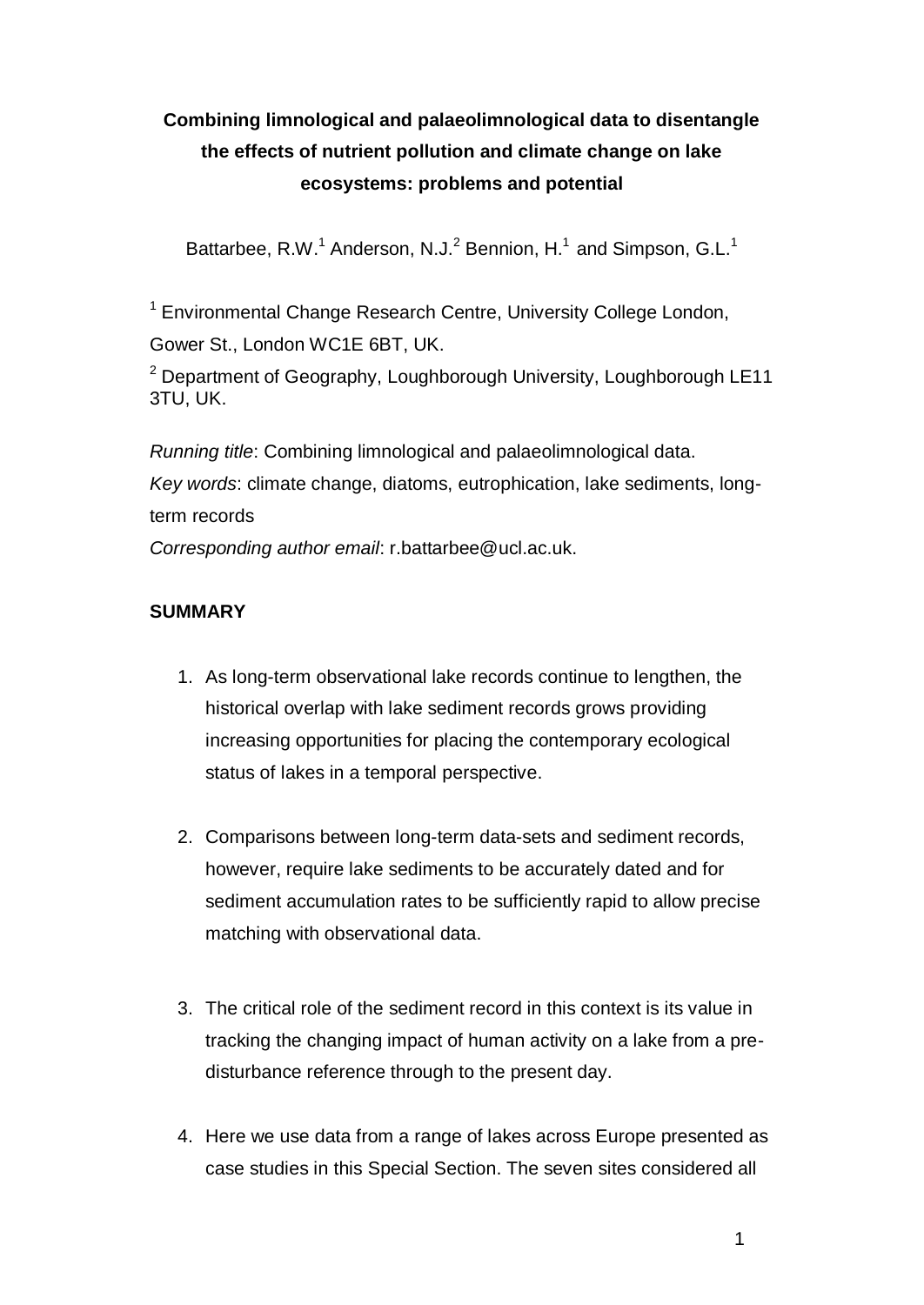possess both long-term observational records and high quality sediment records. Our objective is to assess whether recent climate change is having an impact on their trophic status and in particular whether that impact can be disentangled from the changes associated with nutrient pollution.

- 5. The palaeo-data show clear evidence for the beginning of nutrient pollution varying from the mid 19<sup>th</sup> century at Loch Leven to the early and middle  $20<sup>th</sup>$  century at other sites. The monitoring data show different degrees of recovery when judged against the palaeoreference.
- 6. The reason for limited recovery is due to continuing high nutrient concentrations related to an increase in diffuse nutrient loading or to internal P re-cycling, but there is some evidence that climate change may be playing a role in offsetting recovery at some sites. If this is the case then lake ecosystems suffering from eutrophication may not necessarily return to their pre-eutrophication reference status despite the measures that have been taken to reduce external nutrient loading.
- 7. The extent to which future warming might further limit such recovery can only be evaluated by continued monitoring combined with the use of palaeo-records that set the pre-eutrophication reference.

#### **Introduction**

There is increasing evidence that climate change is beginning to have a noticeable effect on lake ecosystems [\(Kernan](#page-30-0) *et al.*, 2010). The evidence is clearest for lakes in remote arctic and alpine regions where the extent of warming has been most pronounced and where its effects are not heavily masked by the impact of other kinds of human activity; for example, pollution or land-use change [\(Battarbee](#page-27-0) *et al.*, 2002; Smol *et al.*[, 2005\)](#page-32-0). Identifying the influence of climate change is perhaps most difficult for lakes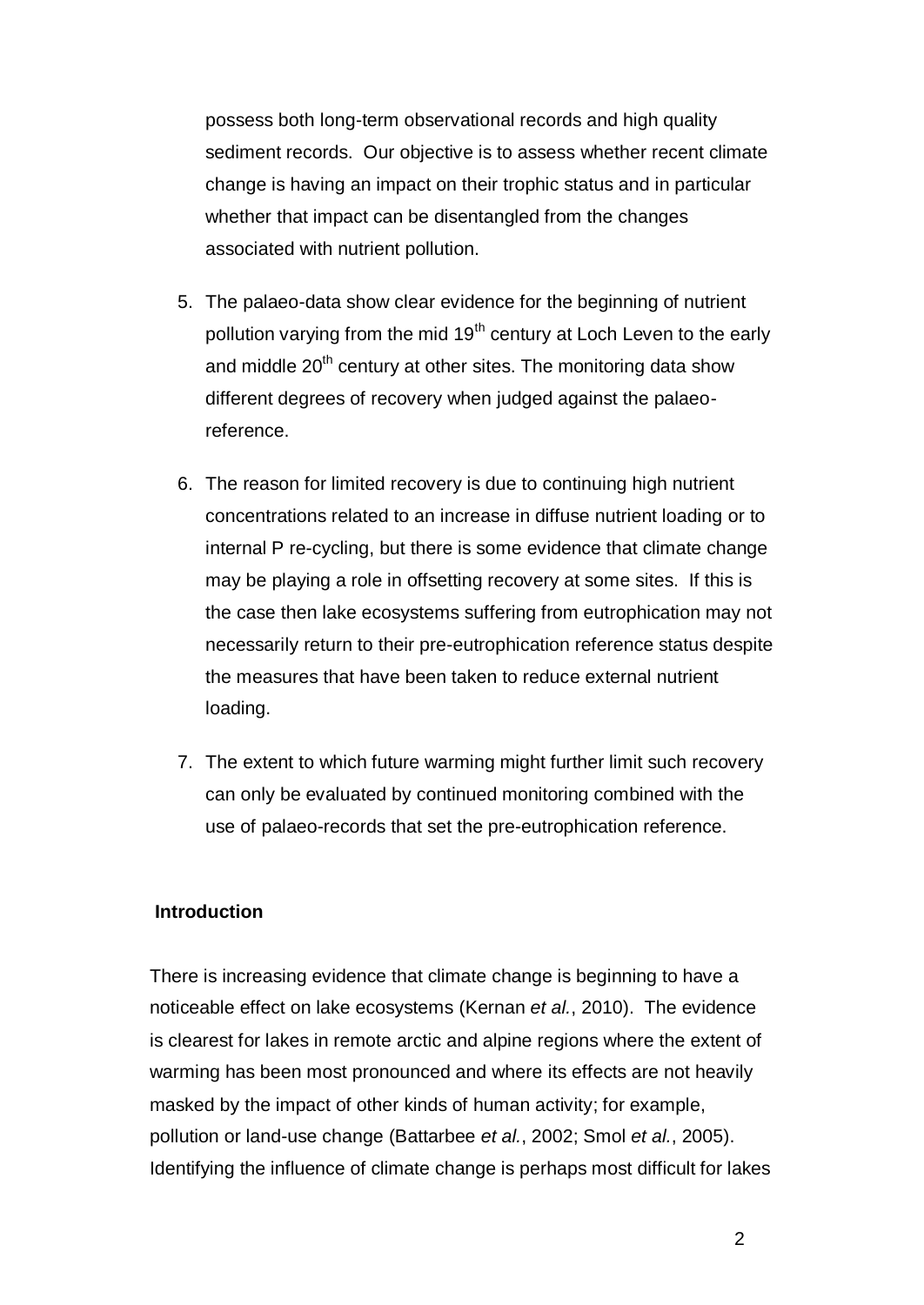suffering from eutrophication. Increasing water temperature tends to produce symptoms identical to those created by cultural eutrophication such as increased algal productivity, increased hypolimnetic oxygen stress and accelerated nutrient re-cycling (Moss *et al.*[, 2011\)](#page-31-0), and climatemediated changes in catchment hydrology and soil biogeochemistry can enhance nutrient loading [\(Moore](#page-31-1) *et al.*, 2010; [Pierson](#page-31-2) *et al.*, 2010; [Schneiderman](#page-31-3) *et al.*, 2010).

Attempts to disentangle the relative role of climate change from nutrient pollution in driving ecosystem change require the examination of long-term data. Although long-term records exist for some lakes, they are relatively scarce and are rarely sufficiently long to capture the full range of timescales needed. However the necessary time perspective can be obtained using sediment records. Sediment records do not possess the precision and accuracy of observational data but they occur in almost all lakes and provide an integrated record of lake history. Using palaeo-data together with observational records offers the best opportunity of generating datasets of sufficient length and quality to address these questions of ecosystem change (cf[.Battarbee](#page-27-1) *et al.*, 2005). In particular, when observational time series and palaeo-records can be accurately matched for the periods of overlap, the different data types can be mutually supportive. Although observational data have their own weaknesses with respect to e.g. the representativity of spot samples within a lake water column, they play an essential role in verifying palaeo-reconstructions, and the palaeo-data can then be used to extend the record back in time, enabling the identification of longer-term trends and the definition of lake status before the impact of human activity [\(cf.Bennion](#page-27-2) *et al.*, 2011).

Although key changes in lake hydrochemistry and biology can often be readily identified from such combined or separate time-series it is more difficult to explain change unless matching records of potential drivers of change are also available. This is a special problem for palaeolimnology where independent data on the behaviour of explanatory variables are often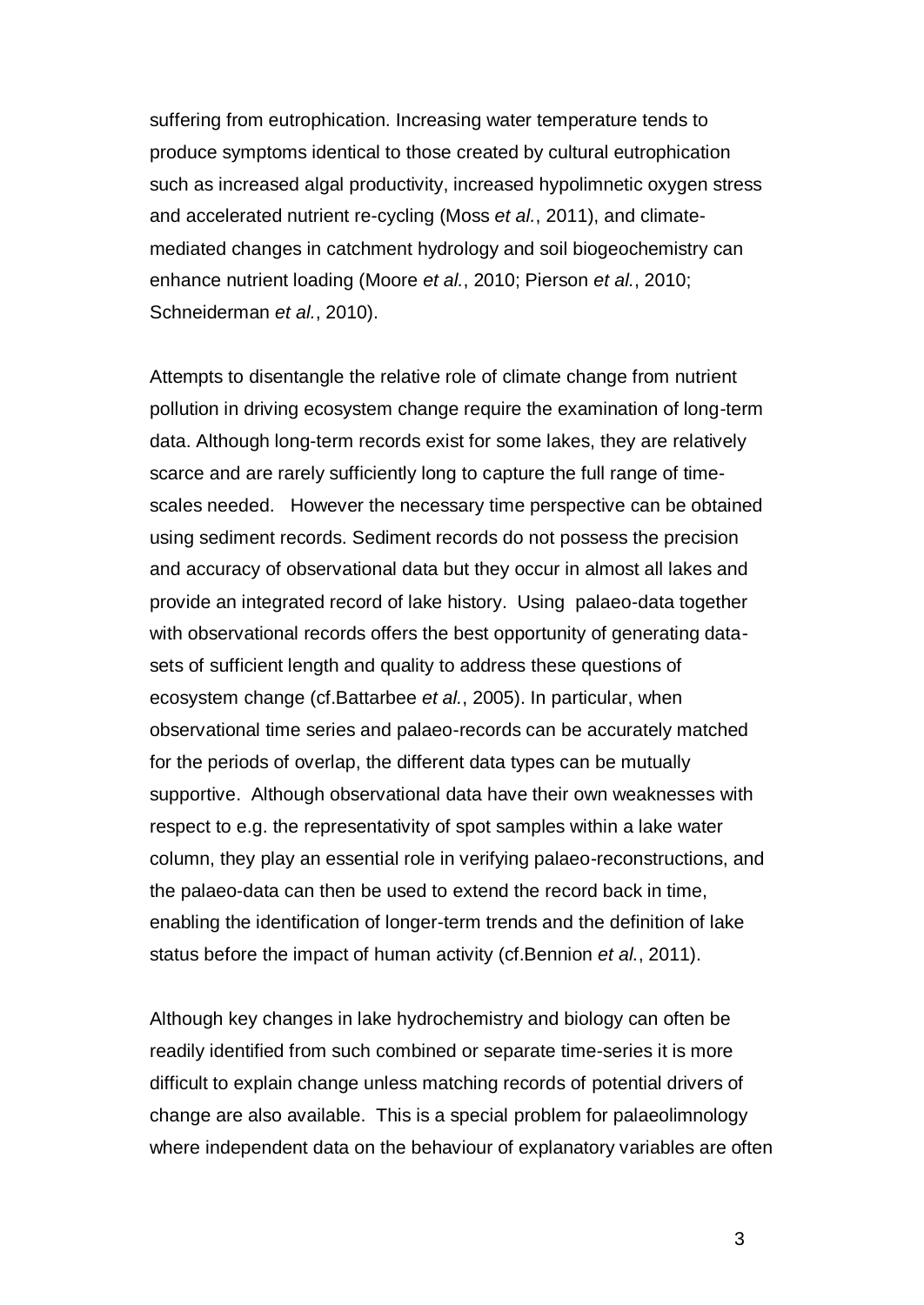missing and where the sediment record itself is often used to derive such data, for example using diatom data to reconstruct nutrient history or chironomid data to reconstruct temperature (cf[.Lotter & Anderson, 2012\)](#page-30-1). This inverse approach can lead to problems of circular reasoning and can present the analyst with an equifinality problem in which different drivers can exert pressures that produce identical outcomes, an issue especially relevant to nutrient problems in lakes where both cultural eutrophication and climate change can cause similar effects (Moss *et al*[., 2011\)](#page-31-0).

Sediment records themselves sometimes provide the potential for escaping these problems where it is possible to use multiple proxies to reconstruct trends in drivers independently from trends in response variables. The challenge is to generate multi-decadal data-sets of both driver and response variables of sufficient quality and frequency so that the causes of variation can be disentangled with statistical confidence (Lotter & Anderson, 2012).

In this paper we review these issues using data from the studies included in this special "Euro-limpacs" section and other examples from the wider literature. The Euro-limpacs sites were not selected to be directly comparable in terms of size or trophic state; they are sites for which there are both long-term monitoring records and sediment records. With the exception of Mývatn [\(Hauptfleisch](#page-30-2) *et al.*, 2012), all have a clear history of cultural eutrophication. Measures have been taken at all sites to reduce nutrient loading, but eutrophication remains a problem at most. They range from very small shallow sites to very large deep lakes situated from Iceland in the north to Italy in the south [\(Battarbee & Bennion, 2012\)](#page-27-3). Our aim is to assess the extent to which changes that have occurred over recent decades in the study sites are due to climate change either directly or indirectly and whether the influence of climate change can be disentangled from that of other pressures, especially eutrophication.

#### *Establishing sediment chronologies*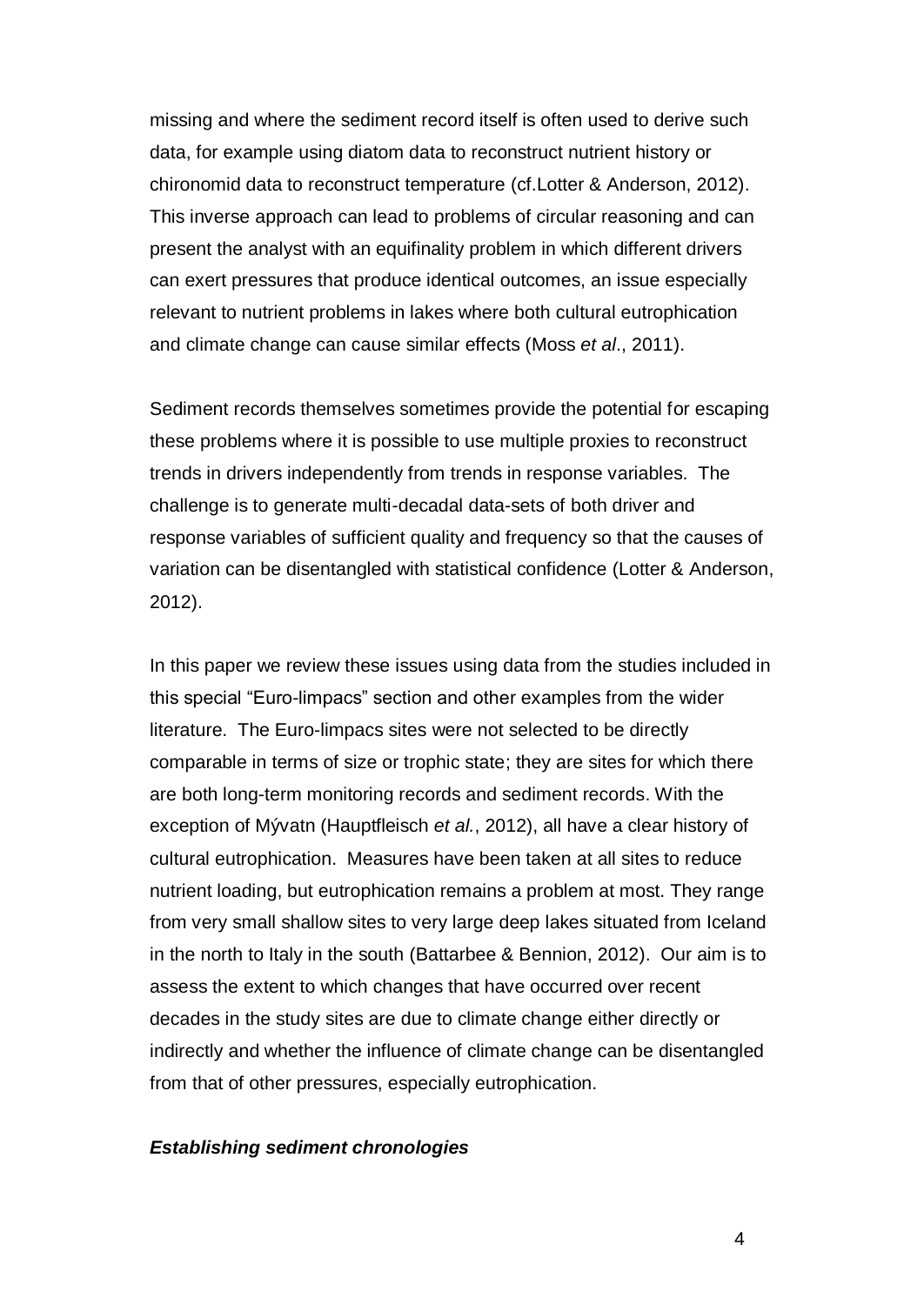The most important need in matching observational and sediment records is establishing an accurate sediment chronology. Although some lakes have annually laminated (varved) sediments that allow sediment chronologies to be derived with accuracy and precision enabling perfect sidereal matching with historical observations, most lake sediments are not annually layered. Chronologies in most instances need to be established using indirect techniques, all of which have uncertainties. For recent sediments, i.e. those accumulating over the last 100 years, the most useful technique is  $^{210}$ Pb dating (cf[.Appleby, 2001\)](#page-27-4). This is a globally applicable method based on the radioactive decay of  $^{210}$ Pb with a half-life of 22.26 years. Uncertainties include inherent systematic errors associated with the measurement of radioactivity, and lake- or core-specific errors associated with the age modelling assumptions used in the derivation of a chronology. It is important to use as many cross-checking approaches as possible, for example, by comparing <sup>210</sup>Pb chronologies with dates derived from measurements of fallout <sup>137</sup>Cs caused by nuclear weapon testing in the 1960s and by the Chernobyl nuclear explosion in 1986. Occasionally locally recorded events including tephra from known volcanic eruptions, or clay lenses from dated flood events can provide clear time markers in sediments, and the record of air pollutants (e.g. from fly ash particles and trace metals) can provide valuable time controls at the regional scale [\(Rose, 2001\)](#page-31-4).

For many eutrophic lakes standard radiometric dating methods perform well although occasionally it can be impossible to establish a good radiometric chronology. Age-depth relationships for the cores used in this study (Table 1) and described in the papers in this Special Section are shown in Fig. 1. All except Mývatn are based on  $^{210}Pb$  dating. For Mývatn historical tephra layers from eruptions of the Veidivötn and Grímsvötn central volcanoes were the only reliable chronological markers available (e.g[.Hauptfleisch](#page-30-2) *et al*[., 2012\)](#page-30-2). The diagram (Fig. 1) shows the age range of the method, limiting the dating to approximately the last 120 years, a limit imposed by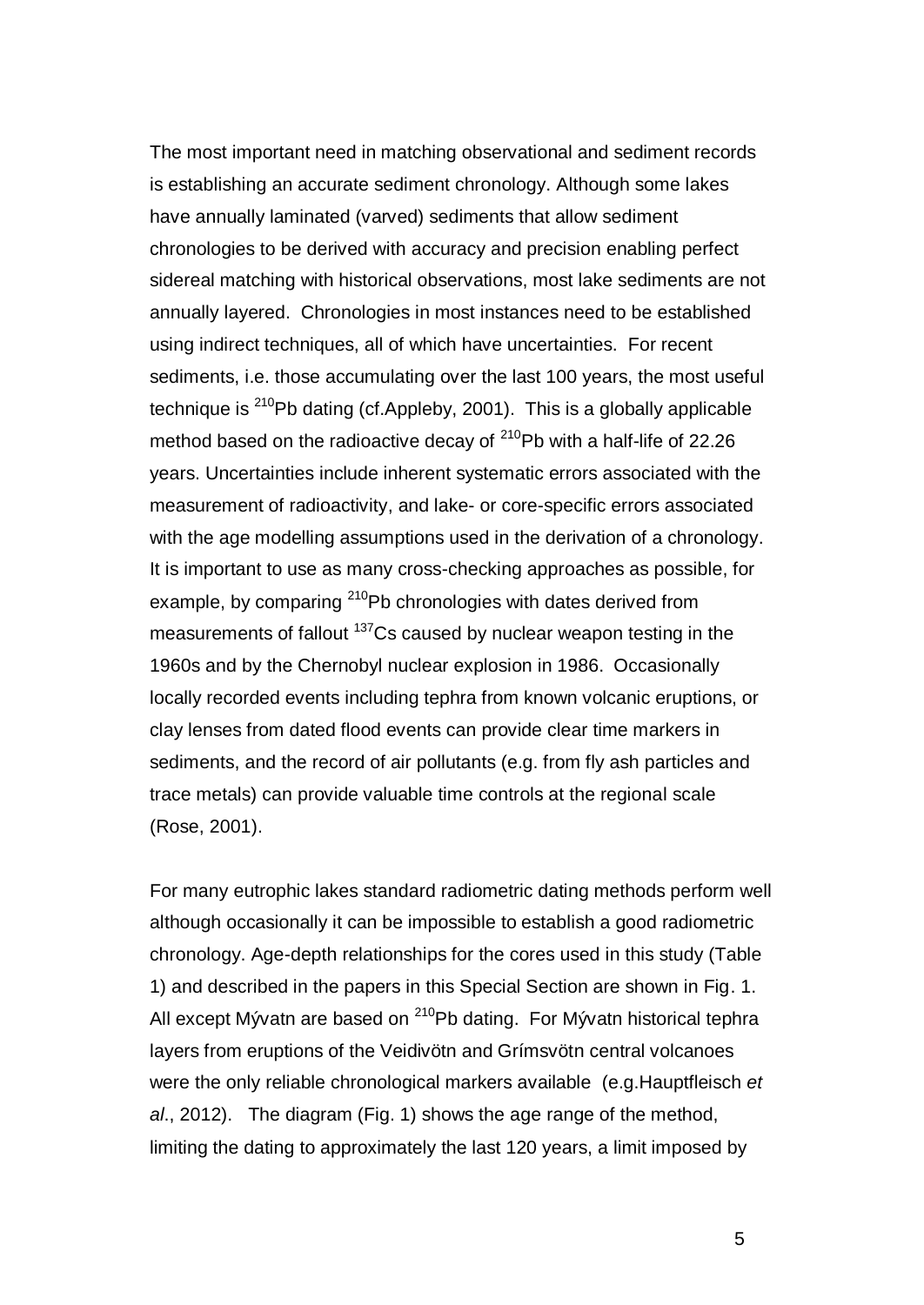the half-life of  $210$ Pb. Dates are also subject to uncertainty associated with the random nature of radioactive decay and the age of the sediment (not shown in Fig. 1). Typically the standard error varies from +/- 3 to 5 years for very recent sediments to +/- 20 years for older (70-100 yr) sediments.

### *Temporal resolution*

A second central issue that determines the detail with which observational and sediment data can be compared is the temporal resolution of the sediment samples relative to the sample frequency of observational data. Whilst this depends to some extent on the thickness of the sediment slice used for analysis, the principal controls are the rate of sediment accumulation and the degree to which the sediment is mixed by bioturbation or resuspension.

Oligotrophic lakes tend to have low sediment accumulation rates typically less than 1 mm yr<sup>-1</sup> (Rose *et al.*[, 2011\)](#page-31-5) and therefore provide a relatively low resolution archive. However, lowland lakes, especially those suffering from eutrophication, including those considered here (Table 1), often have relatively high rates of sediment accumulation (Rose *et al*[., 2011\)](#page-31-5), usually > 1 mm  $yr^{-1}$  and often as high as ca. 1 cm  $yr^{-1}$ . When sediment cores from such lakes are sampled at 0.25 cm or 0.5 cm intervals, sediment cores can provide records with an approximately annual resolution (Table 1).

## *Representativity of palaeo-data*

The principal challenge in combining monitoring data and sediment data is representativity. Monitoring data are derived from direct measurements and observation, although they can be severely restricted in space and time, whereas palaeo-data are indirect and either involve the use of proxies or rely on assumptions about the preservation and overall representativity of the biological material found in sediments. One of the reasons diatoms are useful as indicators of past ecological change is that there can be a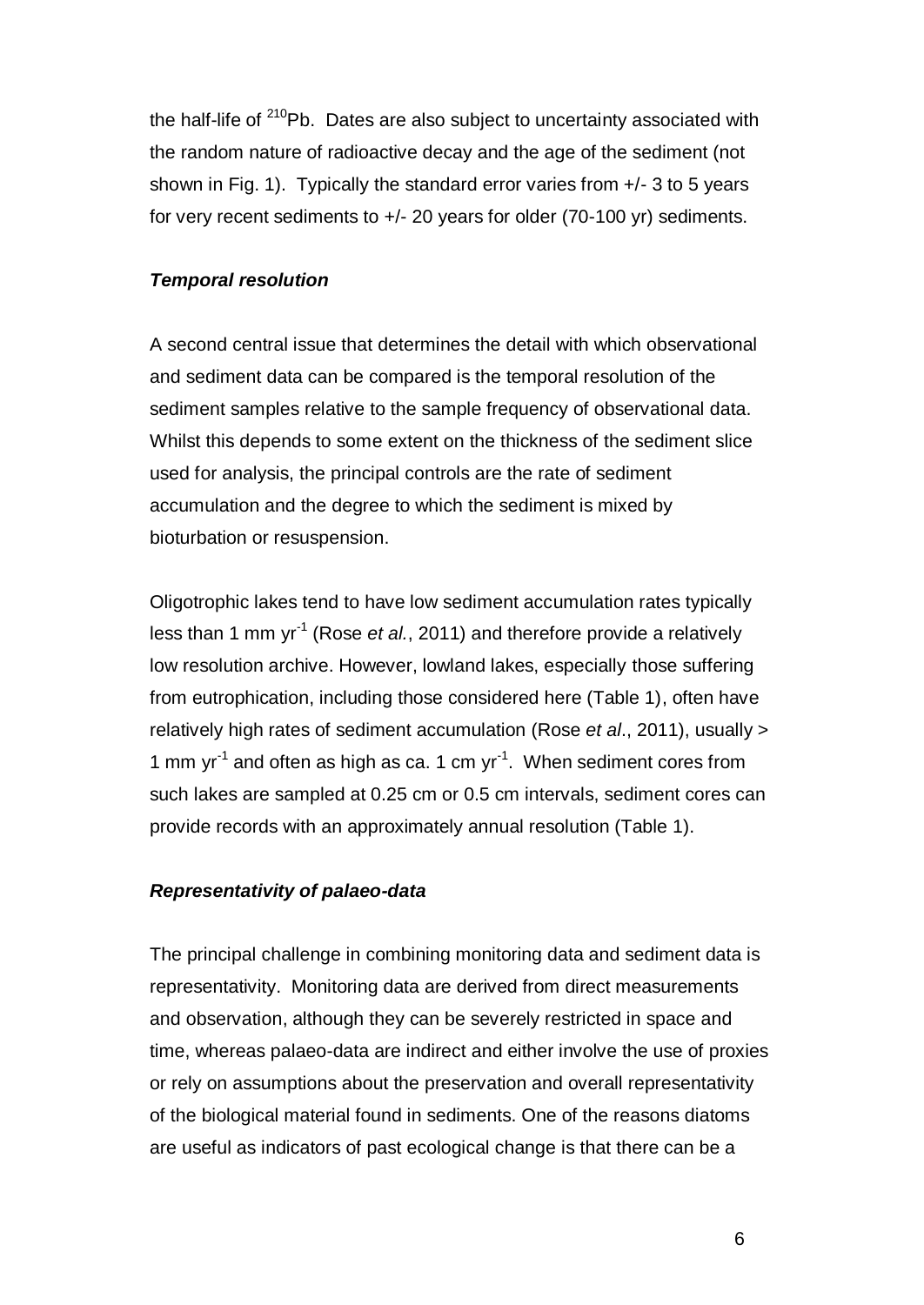very direct relationship between diatom communities within lakes and the diatom assemblages preserved in accumulating lake sediments. There is not always a perfect one-to-one relationship; it varies from excellent (e.g[.Haworth, 1980\)](#page-30-3) to poor (e.g[.Ryves](#page-31-6) *et al.*, 2006). In the case studies here diatoms were well preserved at all sites where they were analysed, providing not only an integrated record of the plankton but also a record of changes in benthic communities, a community that until recently has rarely been used for lake monitoring purposes.

In Esthwaite Water (Dong *et al*[., 2012a\)](#page-29-0) and Loch Leven [\(Bennion](#page-28-0) *et al*., [2012\)](#page-28-0) it was possible to compare the sediment diatom record with the diatom component of archived long-term phytoplankton samples. In both cases the results showed excellent agreement indicating that diatoms are very well preserved at these sites and can be used confidently, assuming no change in preservation status through time, to infer changes in environmental conditions in the past, prior to the start of direct monitoring.

In addition to assessing the quality of the fossil record, comparisons between observational data and sediment data enable the integrity of the sediment record to be checked. One test is to examine the extent to which known historical events are faithfully registered by the sediments, an issue of sensitivity on the one hand and resolution on the other. In non-laminated sediments, both can be compromised by bioturbation and sediment resuspension which tend to smooth out the historical record as noted above. Even at White Lough where sediment accumulation rates are >0.3 cm yr<sup>-1</sup> for much of the 20<sup>th</sup> century, mixing processes make the identification of short-lived pulses difficult [\(Rippey](#page-31-7) *et al.*, 1997).

Although smoothing can be a helpful process in that random noise and high frequency seasonal variability can be smoothed in favour of the underlying trends, it can also lead to the elimination or muting of events in a somewhat arbitrary way. In Mývatn Hauptfleisch *et al*. [\(2012\)](#page-30-2) show that the amplitude in the cyclical pattern in chironomid egg abundance in the sediment record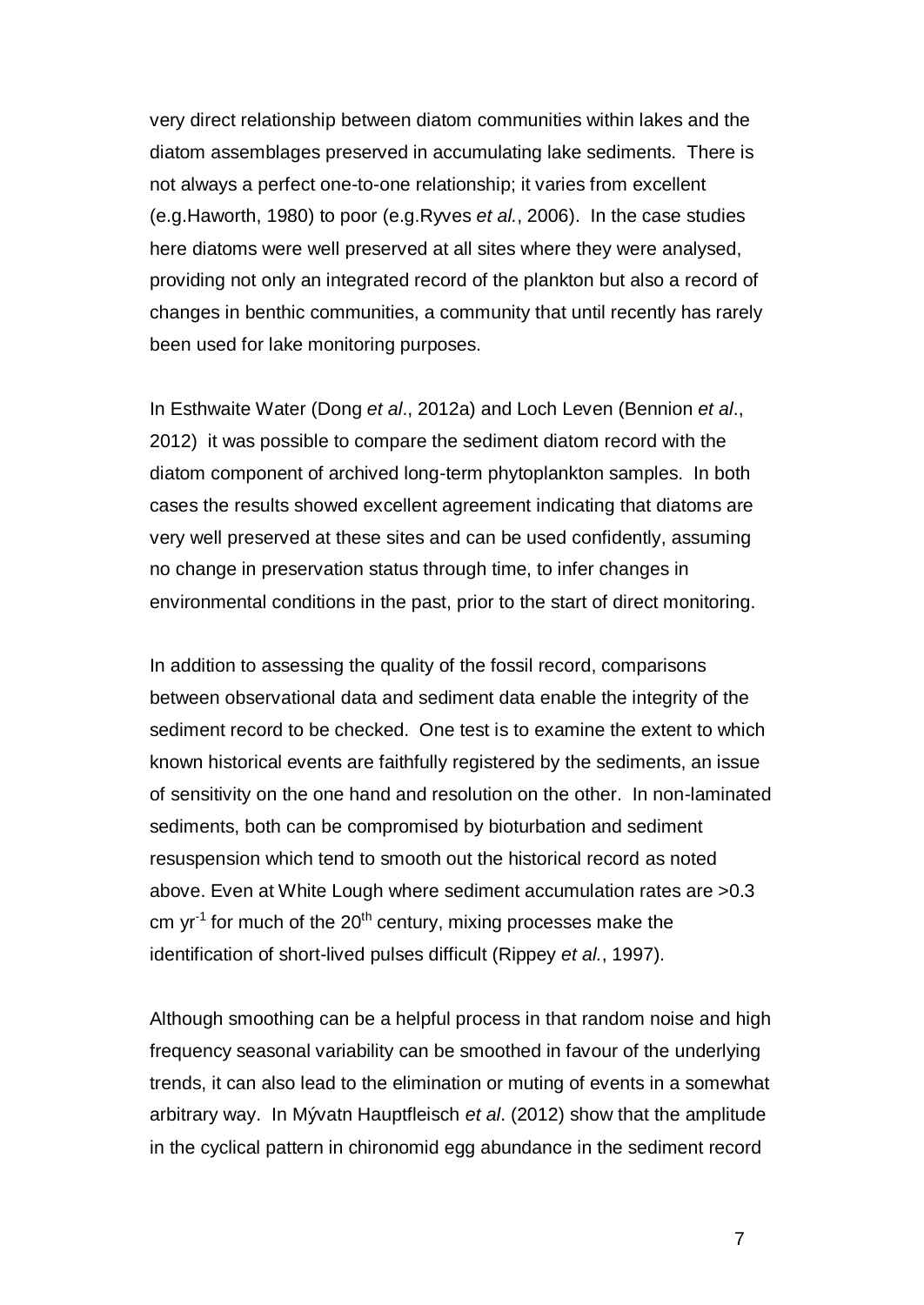is four times less than the amplitude of the observed chironomid population, and in Lake Maggiore, Kampf *et al*. [\(2012\)](#page-30-4) show that not all the recorded floods for the lake are registered in the sediment. So in one case, the signal is muted, possibly as a result of bioturbation and in the second, signals below a certain strength threshold (in terms of magnitude and/or duration) may not be registered.

#### *Extending the temporal range of observational time-series*

Once the observational and palaeo data-sets are matched in time and the observational data have confirmed the reliability of the fossil record, the sediment record can be used more confidently to reconstruct changes in ecosystem properties beyond the time-frame of the observational record. In almost all lakes this longer temporal dimension is essential to assess how variable lake ecosystems have been or can be in the absence of human impact and thereby to define the ecological reference status of lakes required to guide their intelligent management [\(cf.Bennion](#page-27-2) *et al.*, 2011).

#### *Natural variability and change*

Natural ecosystem variability can be generally defined as the behaviour of an ecosystem in the absence of human impact. For lakes such variability may be related both to exogenous factors (such as climate variability) and endogenous ones (e.g. related to stochastic ecological processes or secular change associated with infilling and seral succession). However, separating change caused by natural variability from change caused by human activity can be difficult; it is a central challenge for ecosystem science [\(Cottingham](#page-28-1) *et al.*, 2000). Lake sediment records uniquely allow this issue to be addressed [\(cf.Simpson & Anderson, 2009\)](#page-31-8) by examining palaeoecological data for time periods prior to the first evidence of human impact and by identifying underlying natural patterns in system behaviour that may, without sufficient temporal context for guidance, be mistakenly interpreted as a consequence of human activity.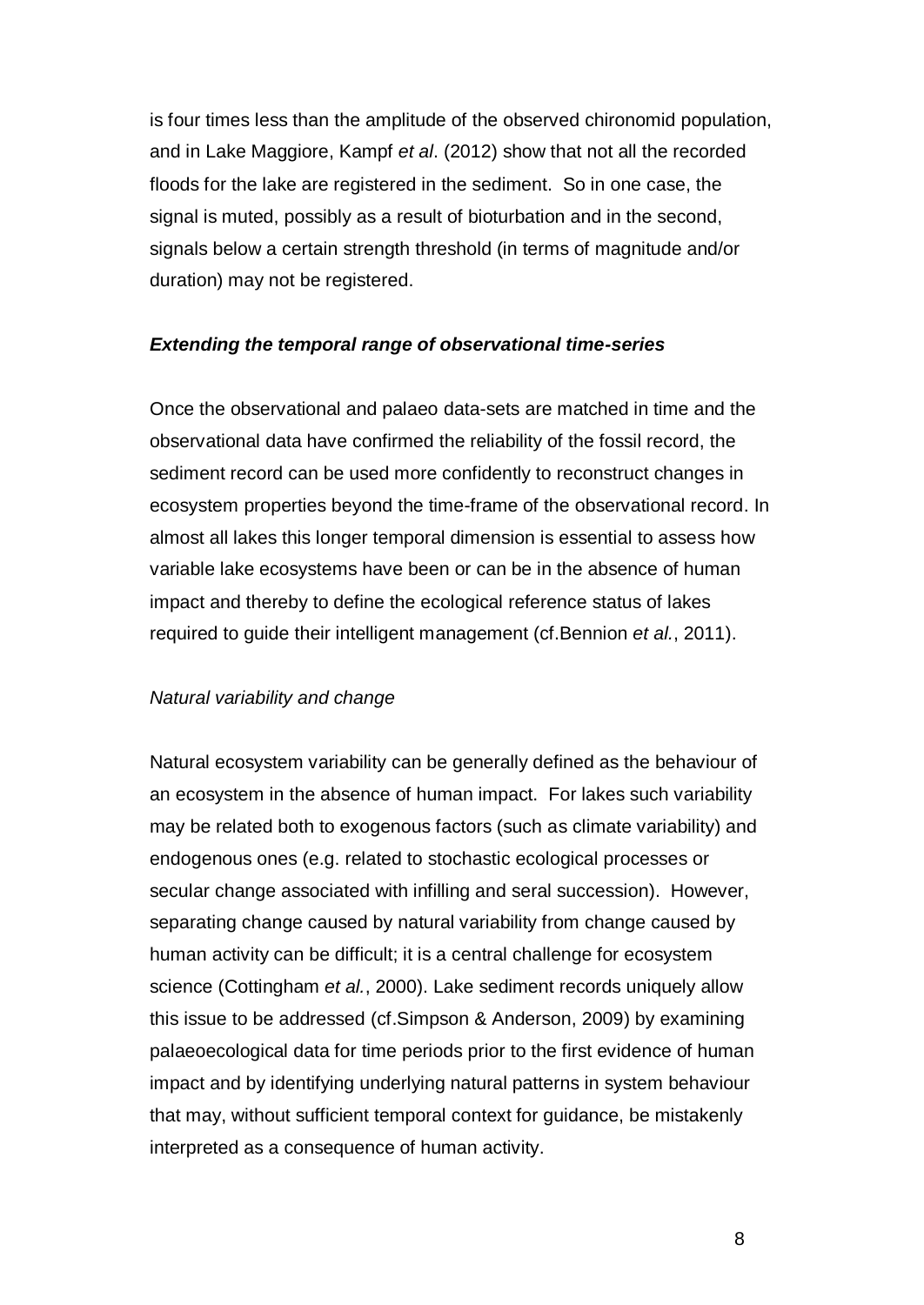For most temperate lakes, diatom records show that the pre-disturbance conditions are relatively stable over long periods of time. In Esthwaite Water Dong *et al*.'s analysis of a core spanning the last 1200 years showed that prior to the beginning of eutrophication in the late  $19<sup>th</sup>$  century the lake was dominated for long periods by *Cyclotella comensis* Grunow and *Aulacoseira subarctica* (O.F. Müller) E.Y.Haworth with relative dominance switching between these taxa at the beginning and end of the Medieval Warm Period (Dong *et al.*[, 2012b\)](#page-29-1). The eutrophication period, however, shows continuous species turnover over the last 100 years through to the present day. And in the case of Mývatn, a remote lake in north-east Iceland, the cyclical record of chironomid egg and Cladoceran abundances in the sediments is thought to reflect a persistent natural feature of the lake [\(Hauptfleisch](#page-30-2) *et al*., 2012).

#### *Reference diatom composition*

The use of palaeolimnological records to establish the baseline or reference state of a lake has been well established [\(Bennion & Battarbee, 2007\)](#page-27-5). Although there are an increasing number of examples of lakes set in rich agricultural landscapes that have experienced enrichment as a result of human activity from as far back as the Bronze Age (e.g. Fritz, 1989; [Bradshaw](#page-28-2) *et al.*, 2006; [Dressler](#page-29-2) *et al.*, 2011) and even the early Holocene [\(Vigliotti](#page-32-1) *et al.*, 2010), the first point of detectable change for most lakes post-dates ca. 1850 AD, and in many cases is quite recent [\(Battarbee](#page-27-6) *et al.*, [2011\)](#page-27-6). However, in no case, has this point of change been captured by contemporary scientific observation or long-term monitoring.

Table 1 shows the respective dates for the first evidence of eutrophication from the sediment record compared with the start of monitoring for the sites included in this Special Section. Except for Esthwaite Water, monitoring started only after eutrophication had been recognised as an environmental problem. Even for Esthwaite where nutrient data have been available since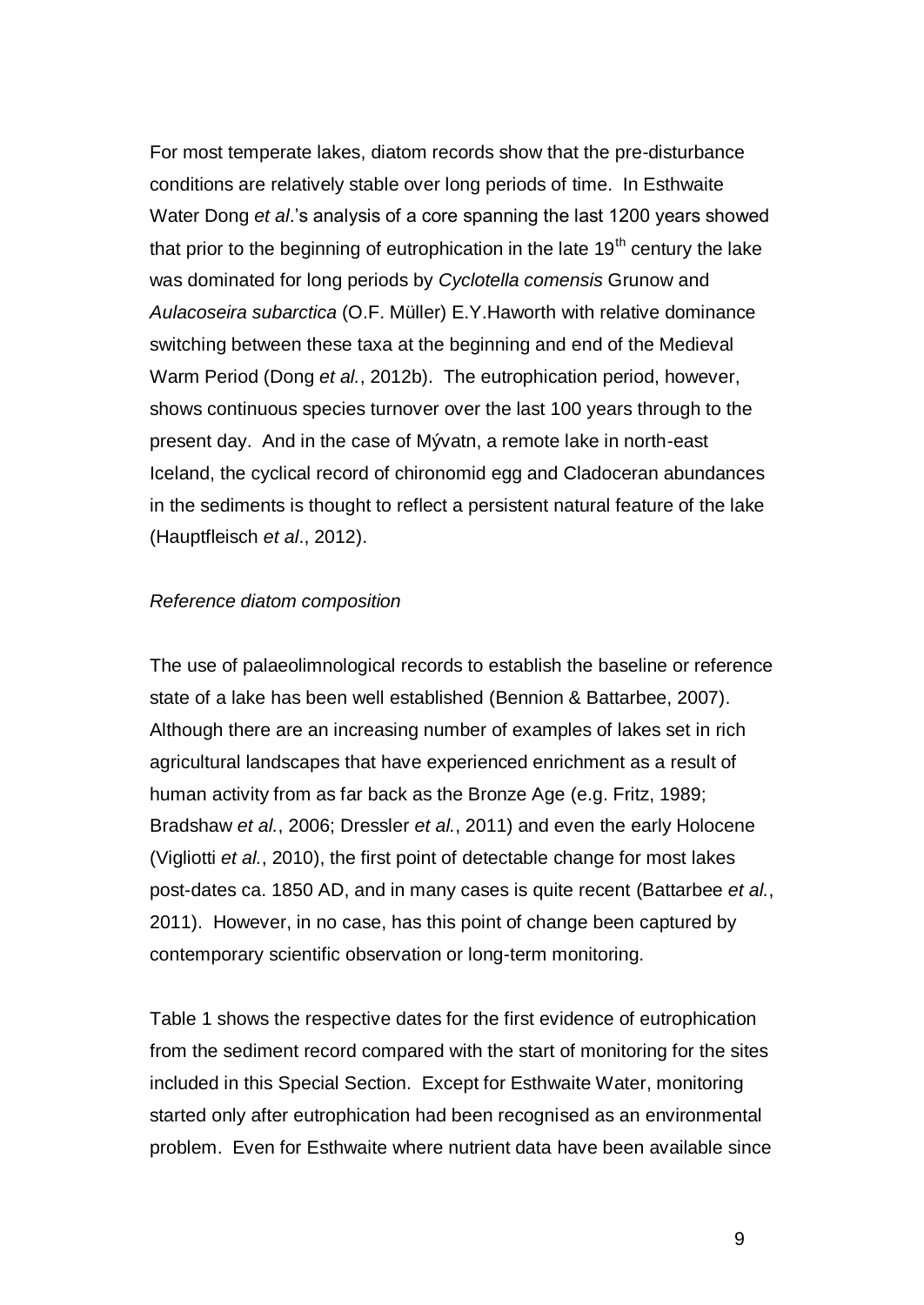1945, eutrophication had been occurring for many decades before monitoring began [\(cf.Dong](#page-29-0) *et al*., 2012a). The diatom data show that eutrophication began in about 1880, indicated in particular by a decline in *Cyclotella comensis* and an increase in *Asterionella formosa* Hassall but accelerated significantly after the mid-1970s, indicated by the increase in *Stephanodiscus binatus* Håkansson and Kling (Dong *et al*[., 2012a\)](#page-29-0). This second stage was coincident with the opening of a new sewage works in 1976 and it is represented clearly by both the core record and the observational record. Although the monitoring data capture the main eutrophication stage, the core data demonstrate that the true reference conditions are those that occurred prior to 1880 when TP (total phosphorus) is estimated to have been between 15 and 20 µg L -1 (Dong *et al*[., 2012b\)](#page-29-1). The reference flora, prior to 1880, was dominated by *Aulacoseira subarctica* and a number of fragilaroid benthic taxa, indicating much reduced phytoplankton populations in the lake and better light conditions for benthic algae than at present.

For other sites regular monitoring was initiated only after eutrophication was recognized as an environmental problem. In the case of Mjøsa, for example, monitoring began when TP concentrations were at their highest in the early 1970s (Table 1[,Hobaek](#page-30-5) *et al.*, 2012). However, the diatom core data for Mjøsa [\(Hobaek](#page-30-5) *et al*., 2012), show very clear evidence for the beginning of eutrophication in the 1950s, marked by a decrease in *Cyclotella* taxa and an increase in *Fragilaria crotonensis* Kitton and small *Stephanodiscus* taxa. The core data show that the pre-1950 diatom flora was characterised by *Aulacoseira islandica* (O. Müller) Simonsen, *Cyclotella pseudostelligera* Hustedt and *Achnanthes minutissima* Kützing, taxa that are now re-appearing and increasing as the lake recovers.

In Loch Leven regular monitoring began in 1968 when the lake was already strongly enriched. The core data [\(Bennion](#page-28-0) *et al*., 2012) show a full history of eutrophication beginning in the first part of the 19<sup>th</sup> century when A. *ambigua* (Grunow) Simonsen, *S.parvus/minutulus, S. hantzschii* Grunow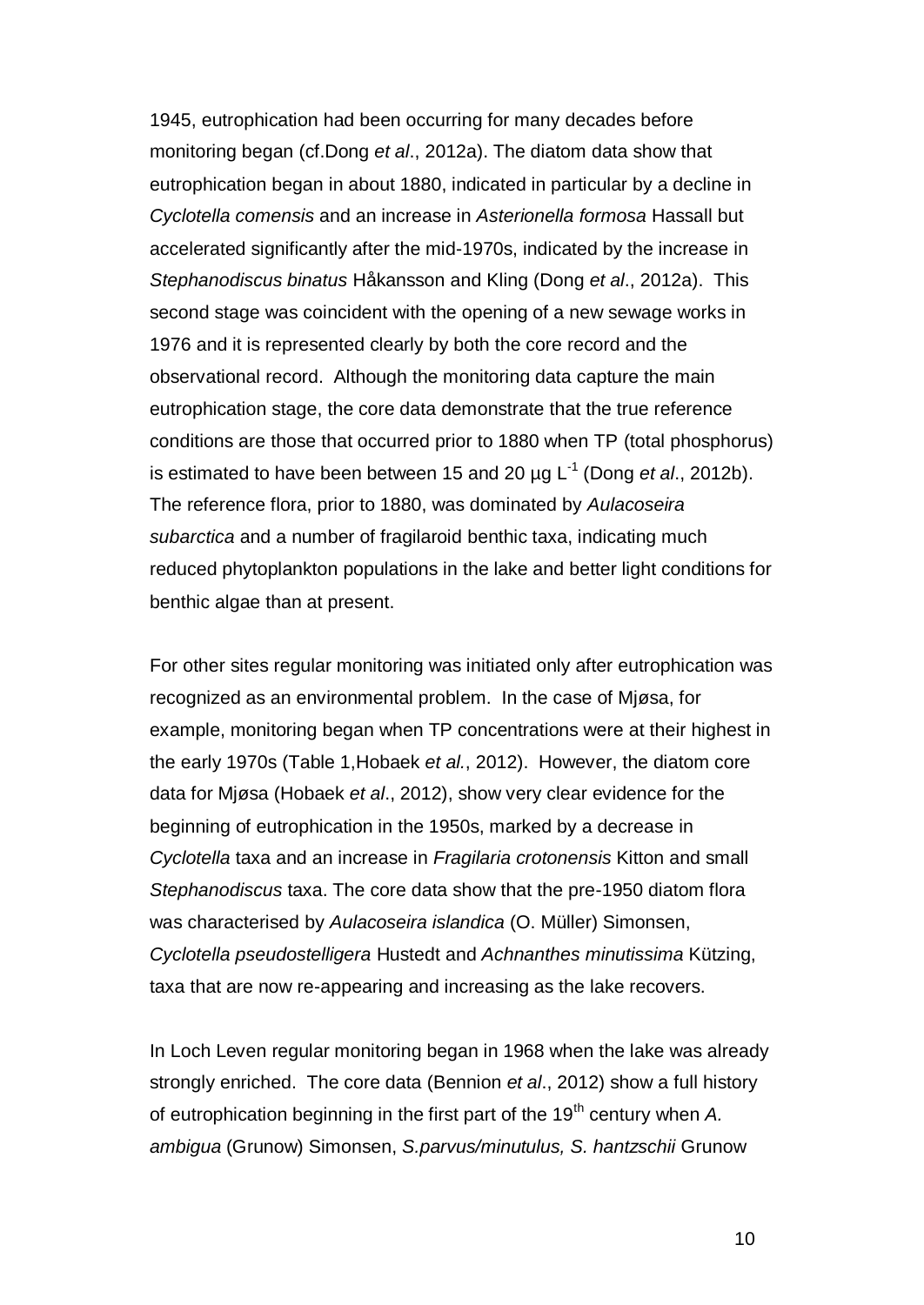and *C. pseudostelligera* began to replace *Aulacoseira subarctica, Tabellaria flocculosa* (Roth) Kützing and oligotrophic *Cyclotella* taxa that characterised the pre-eutrophication flora. At White Lough the preeutrophication plankton flora was characterised by *Cyclotella ocellata* Pantocsek a diatom typical of nutrient-poor water [\(Anderson](#page-27-7) *et al.*, [2012\)](#page-27-7). The start of nutrient monitoring for Piburger See in 1974 also postdates considerably the onset of nutrient enrichment that dates to about 1920, as indicated by the rapid increase in *Cyclotella pseudostelligera* in the sediment record. Prior to this time the lake was characterised by a diatom flora dominated almost completely by benthic taxa, an indication of oligotrophic conditions. The increase in the abundance of planktonic diatoms relative to benthic taxa is commonly observed in the sediment cores of lakes undergoing eutrophication [\(Battarbee](#page-27-8) *et al.*, 2001) and this shift is seen in all the sites described in the papers in this Special Section.

#### *Reference TP*

Although, as shown above, it is relatively straightforward to establish the composition of reference diatom assemblages from sediment records it is more difficult to reconstruct reference nutrient concentrations. The principal technique developed for this purpose is the use of diatom-total phosphorus transfer functions (e.g. Hall & Smol, 1992; [Bennion](#page-28-3) *et al.*, 1996) on the assumption that TP is a strong controlling variable on diatom assemblage composition and abundance. Despite the promise of this technique the approach has been shown to have limitations, for example when applied to shallow lakes dominated by benthic taxa (e.g[.Sayer & Roberts, 2001\)](#page-31-9) or lakes with very high TP (e.g[.Bennion, 1994\)](#page-27-9).

There have been several attempts to validate diatom-inferred TP (DI-TP) values by comparing them against measured TP data through time. In most cases to date the comparisons have been reasonably good (e.g[.Bennion](#page-28-4) *et al.*, 1995; Hall *et al*., 1999; [Bradshaw & Anderson, 2001\)](#page-28-5). The case studies presented here offer further opportunities to test the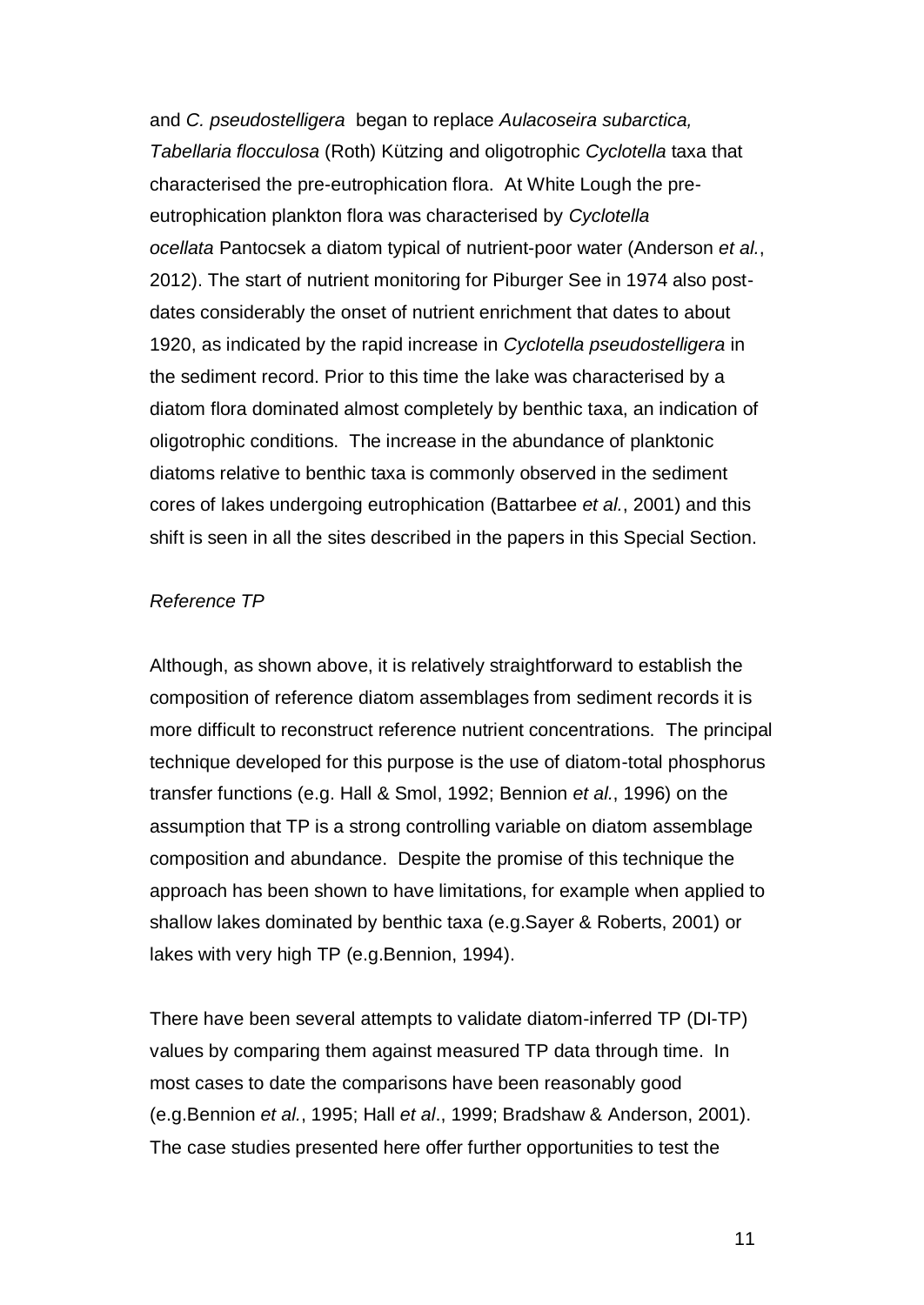method. Fig. 2 shows comparisons between measured TP data and DI-TP for Lake Mjøsa, Loch Leven, Esthwaite Water and Piburger See. Whereas the data for Loch Leven and Piburger See are in substantial agreement, the DI-TP data for Mjøsa systematically over-estimate the measured TP data by approximately 5  $\mu$ g L<sup>-1</sup> and for Esthwaite Water the match is good for the 1960s but thereafter there is a progressive disparity with DI-TP showing steadily increasing values whereas the measured data are relatively unchanging.

For Mjøsa, the DI-TP concentrations track the pattern of temporal change recorded by the monitoring programme but are almost twice the measured values. While the model applied to this lake contains relatively large, deep lakes (> 10 m maximum depth) from Northern and Central Europe, the median value for the data-set is 22  $\mu$ g TP L<sup>-1</sup> and the current TP of Mjøsa lies at the extreme low end of the range of values covered by the training set. Furthermore, the great depth of the basin and the strong influence of the large alpine part of the catchment distinguishes it from other lakes in the model. It appears, therefore, that the present training set may not be entirely appropriate for Mjøsa and a separate (local) training set may be required to achieve higher accuracy in DI-TP reconstructions [\(Hobaek](#page-30-5) *et al*[., 2012\)](#page-30-5).

For Esthwaite Water the overestimation by the model for the last four decades arises because of the dominance of *Stephanodiscus* spp. in the main enrichment period, comprising up to 30% relative abundance of the diatom assemblage. In the Northwest European training set these taxa occur in the greatest relative abundances in lakes with high TP concentrations and given that the data-set includes many waters with TP concentrations >40 µg  $L^{-1}$ , this results in high TP optima, mostly in excess of 100 µg L-1 (Bennion *et al*., 1996). Indeed the diatom model parallels the steeper rise in maximum soluble reactive P (SRP) in Esthwaite Water more closely than the gradual increase in annual mean TP (Bennion *et al*., 2005).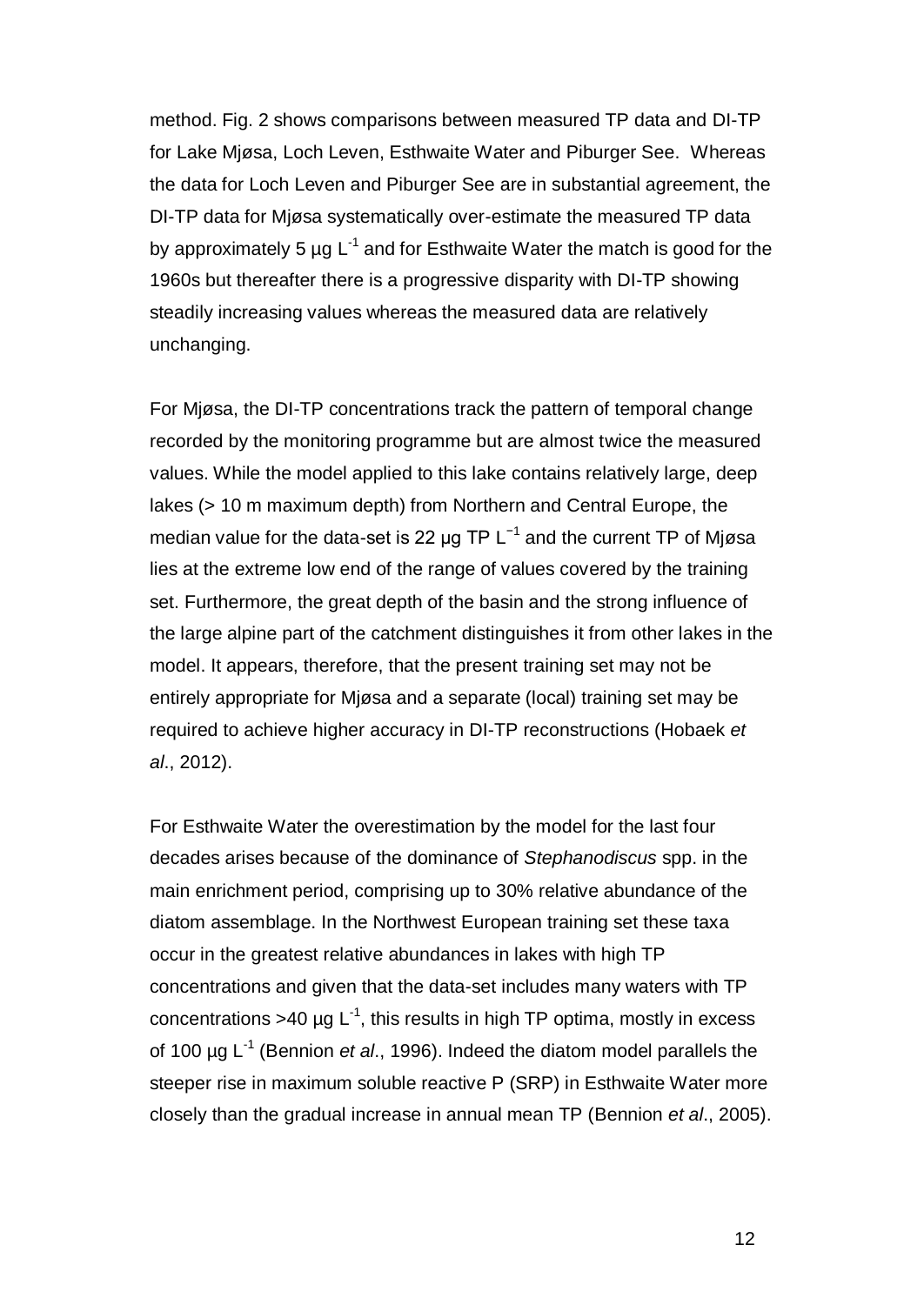At White Lough, there was very good agreement between DI-TP for the period with monitoring data (1978-1982; see Rippey *et al*., 1997) but there is very little increasing trend in DI-TP values for 1900-1960, a period when there is unequivocal evidence from geochemical and reconstructed P data for an increase in nutrient loading (Anderson *et al*., 2012). An explanation for this may be the abundance of *Aulacoseira subarctica* in this lake which dominates the diatom flora as it is tolerant of the low light levels associated with turbid water and high DOC concentrations typical of Northern Irish lakes (see Anderson *et al*., 2012).

However, these site-specific explanations for the poor performance of Weighted Averaging-based DI-TP ignores the growing evidence for more generic problems with transfer functions [\(cf.Anderson, 2000\)](#page-27-10) in situations where secondary environmental gradients, such as conductivity or alkalinity need to be accommodated. Phosphorus can be a minor explanatory variable at some sites (e.g., Hall & Smol, 1992) and/or for certain periods in lake history. In lowland lakes, for example the increased availability of phosphorus in the aquatic environment, especially after 1950, has tended to mask the influence of these secondary gradients and consequently there is often good agreement between monitored and DI-TP values during the eutrophication phase as shown by some of the sites in this study (Fig. 2) and by Bennion *et al.*(1995) and Bradshaw *et al.* (2001). However, prior to the intensive use of commercial fertilizers and phosphate detergents, i.e. during the late-19<sup>th</sup>, early 20<sup>th</sup> century, there are few or no direct measurements of TP for comparison but DI-TP values are often higher than can be realistically accepted from land-use histories and P-loading models (cf Anderson 1997). These over-estimates result from the inability of transfer functions to deal with dual gradients. DI-TP models applied prior to 1950 may be reconstructing changes in diatom assemblages driven by other variables, such as conductivity or DOC, instead of, or as well as, nutrient concentration.

#### **Environmental and climate drivers**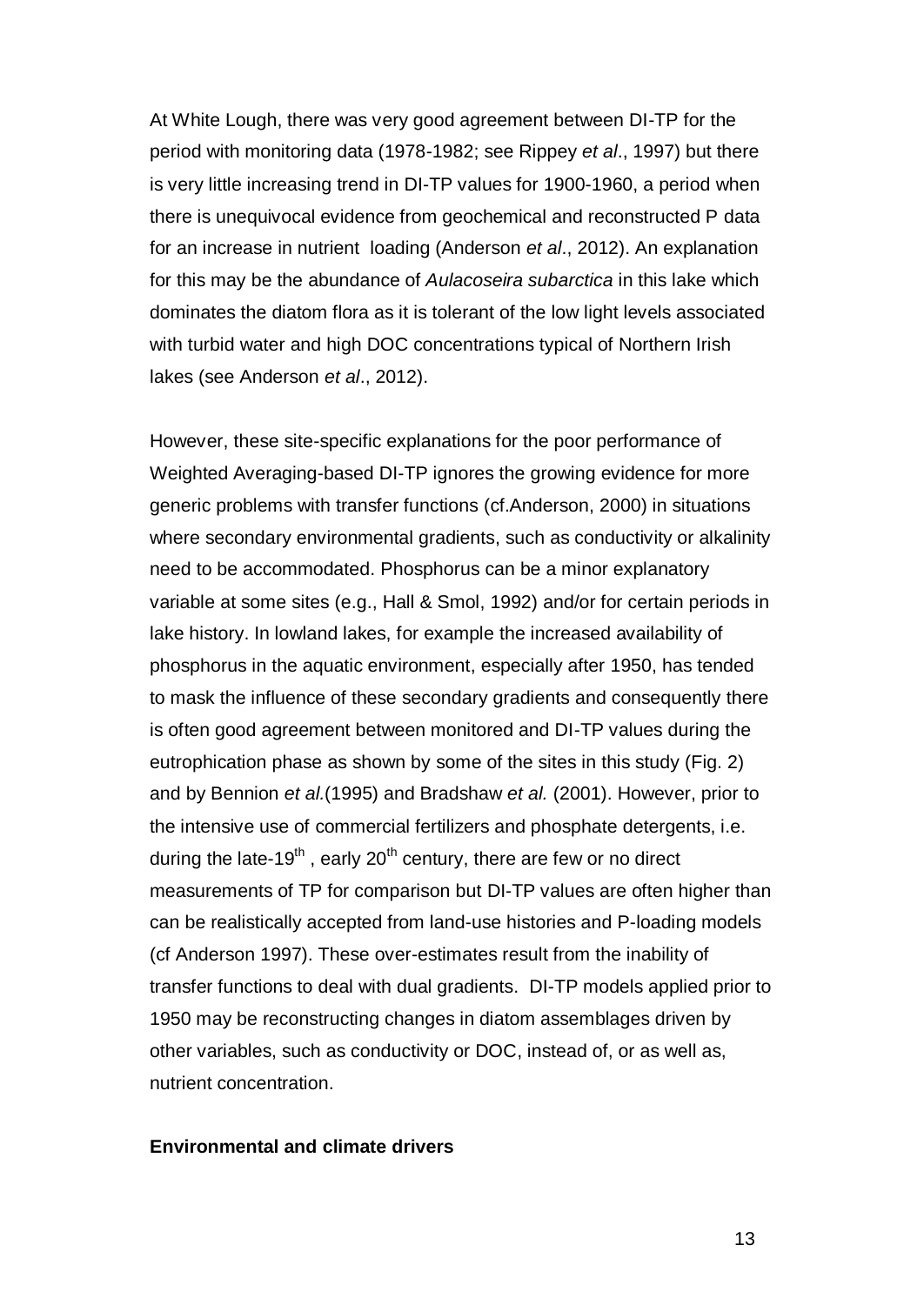Changes in the biology of lakes recorded by lake sediments or by long-term observations are not always easy to explain in the absence of equivalent high quality data documenting changes in the environmental pressures that lakes face. Such data need to be compiled in detail and with accuracy to enable driver and response variables to be analysed together quantitatively. However, data on trends in driver variables are often limited, especially over the longer time-scales needed for analysis with sediment core data. Potentially they can be generated in two complementary ways, either using data derived from a sediment core itself using an appropriate proxy and/or by using independent data from historical archives or observational timeseries, if such exist (Lotter & Anderson, 2012).

A principal problem in using core data is that diatom-TP transfer functions, even if deemed accurate, cannot be used, as the need here is to document the response of lake ecosystems to changes in nutrient concentration and climate change, not the other way round. The environmental data, therefore, need to be generated independently, either through the use of other proxies or other techniques, such as modelling. For TP there have been attempts to use the geochemical P record as a proxy (e.g[.Anderson](#page-27-11) *et al.*[, 1993\)](#page-27-11), sediment pigment records [\(Guilizzoni](#page-29-3) *et al.*, 2011) and export coefficient modelling (e.g[.Bennion](#page-28-6) *et al.*, 2005) based on known catchment land-use and population change. Each has limitations (cf[.Bennion](#page-28-6) *et al.*, [2005\)](#page-28-6).

In Mjøsa, Hobaek *et al*. [\(2012\)](#page-30-5) uses the chlorophyll *a* record in the sediment as a proxy for productivitiy, whereas Bennion *et al*. [\(2012\)](#page-28-0) and Dong *et al*. [\(2012a\)](#page-29-0) avoid the problem by using direct measurements for nutrients from the respective long-term monitoring records. Their analysis is thereby restricted to the time-frame of the observational data. It also relies upon excellent chronological matching (see above), but the measurements themselves can be assumed to be accurate. For Esthwaite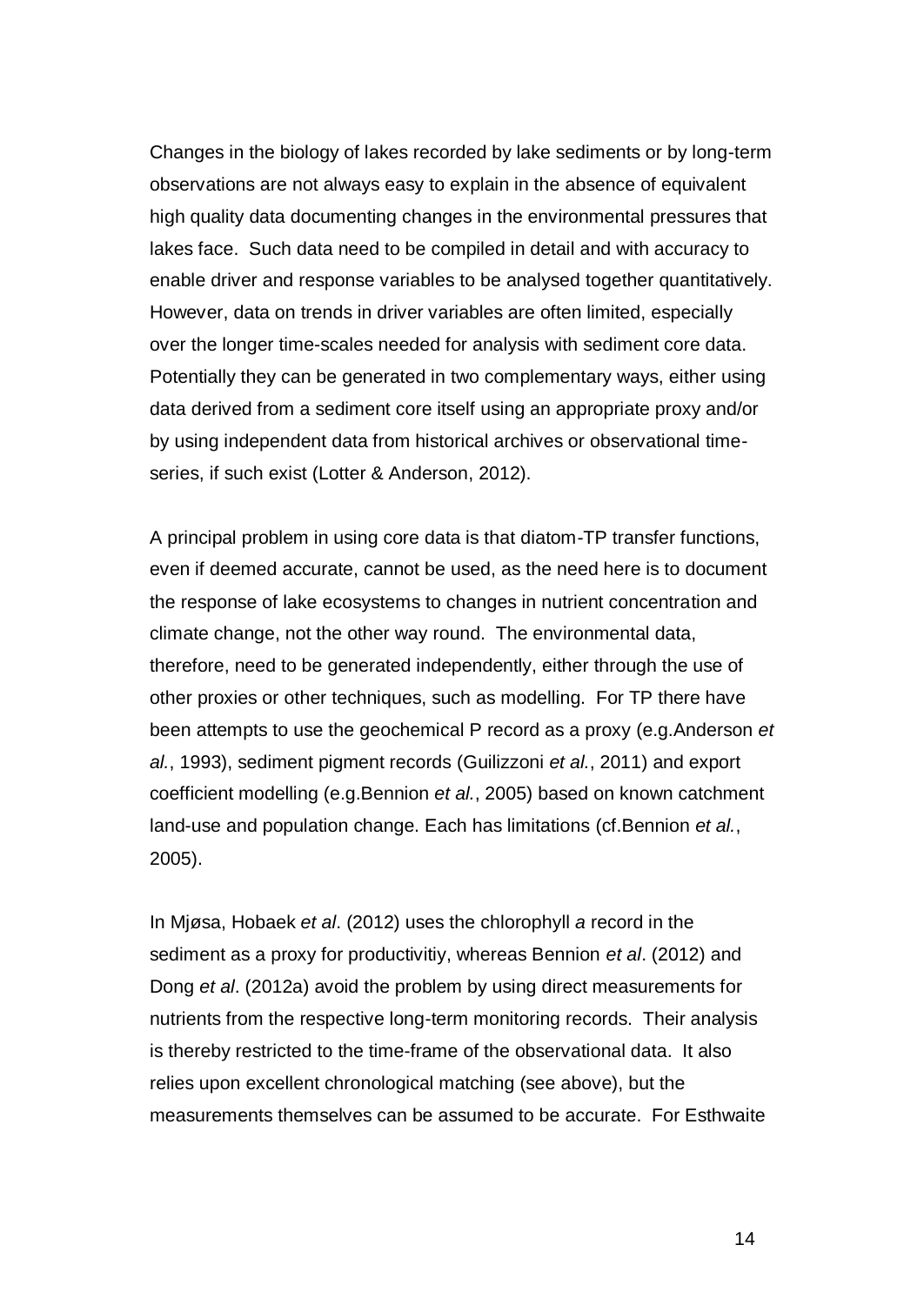Water this approach allowed winter SRP as well as TP to be used as an explanatory variable.

In contrast to the general lack of long time-series data on nutrient concentrations for lakes, climate data are potentially much more extensive and easier to obtain. Not only are temperature records for most regions of Europe available for well over 100 years they are also spatially quite coherent [\(Agusti-Panareda & Thompson, 2002\)](#page-26-0).

The sites in this study are mainly lowland sites or sites with nearby meteorological stations, where data can be assumed to need little or no correction to make them directly applicable to the specific lakes. There is some uncertainty, however, with the relationship between air temperature and water temperature. Although in many cases and many seasons it can be assumed that there is a close relationship between surface water temperature and air temperature the relationship can be complex especially during periods of thermal stratification. For Mjøsa [\(Hobaek](#page-30-5) *et al*., 2012), water temperature data for the lake were available since 1972, but before then the temperature record had to be patched together from a range of documentary sources and local weather stations. Combining the data enabled Hobaek *et al*. to generate a temperature record for Mjøsa from 1785 to the present day.

Precipitation data are more difficult to hindcast as precipitation patterns are more variable spatially. However, it is a key variable influencing in particular the timing and amounts of nutrients delivered to lakes from lake catchments [\(George](#page-29-4) *et al.*, 2004) and can strongly influence changes in lake level (cf[.Kampf](#page-30-4) *et al.*, 2012). Study lakes need to be located very close to meteorological stations or precipitation data can be modelled at the catchment scale to simulate runoff. For White Lough [\(Anderson](#page-27-7) *et al*., [2012\)](#page-27-7), the site is sufficiently close to the Armagh Observatory to enable the long record of precipitation from the Observatory to be used as a direct record of precipitation for the lake.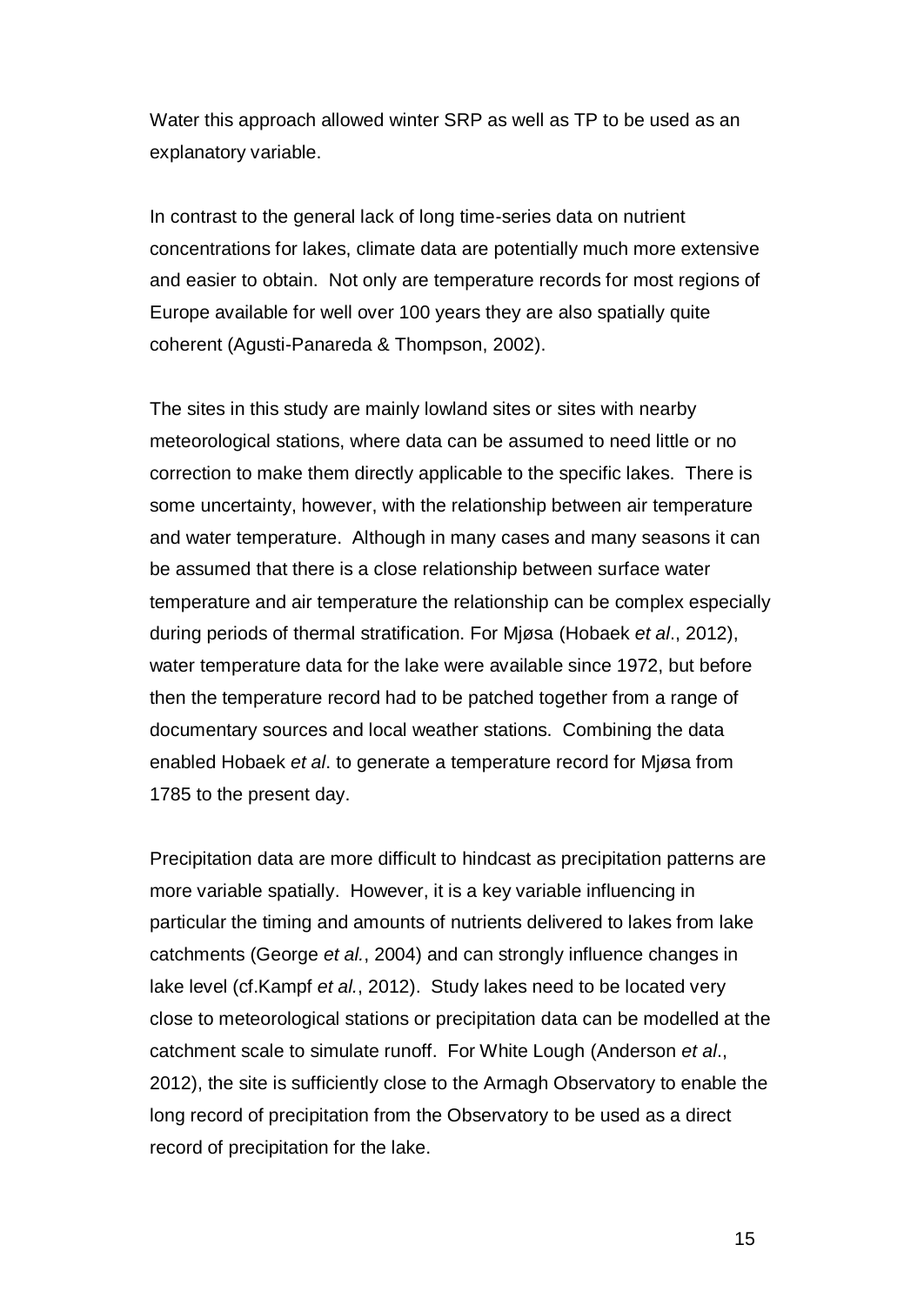#### *Analysis of environment – response relationships*

Once environmental data are assembled it is often difficult to match them accurately with sediment core records. Instrumental records are precisely and accurately fixed in time whereas sediment chronologies contain uncertainties associated with the use of radiometric dating techniques (cf[.Lotter & Anderson, 2012\)](#page-30-1) as outlined above. However, instrumental data are not without problems caused by missing data and do not always accurately register extreme events.

To match instrumental and sediment records it is usually necessary to derive estimated calendar dates for sediments using age-depth modelling [\(Blaauw & Heegard, 2012\)](#page-28-7) and smooth the instrumental data, for example using LOESS, to a common temporal resolution. The objective is to produce comparable time-series that match each other in chronology and temporal resolution (cf[.Battarbee](#page-27-0) *et al.*, 2002).

Smoothing observed time series to match the resolution of sediment records, however, is also not without its difficulties. When smoothing it is assumed that the observed data come from an underlying process with noise superimposed:

$$
y_i = f(x_i) + \varepsilon_i \qquad \varepsilon_i \sim N(0, \sigma^2)
$$

where *y<sup>i</sup>* are the observed data, *x<sup>i</sup>* the time points, *f*() a smooth function, and  $\varepsilon_i$  the residuals representing the unexplained variance. The smoothed time series is then given via:

$$
\hat{y}_i = f(x_i)
$$

where  $\hat{y}_i$  are the fitted values of the smoother. These fitted values exclude the stochastic variation of, and hence have much lower variance than, the unsmoothed data. If some of the signal of interest lies in the stochastic component it will be missing from comparisons of palaeo- and smoothed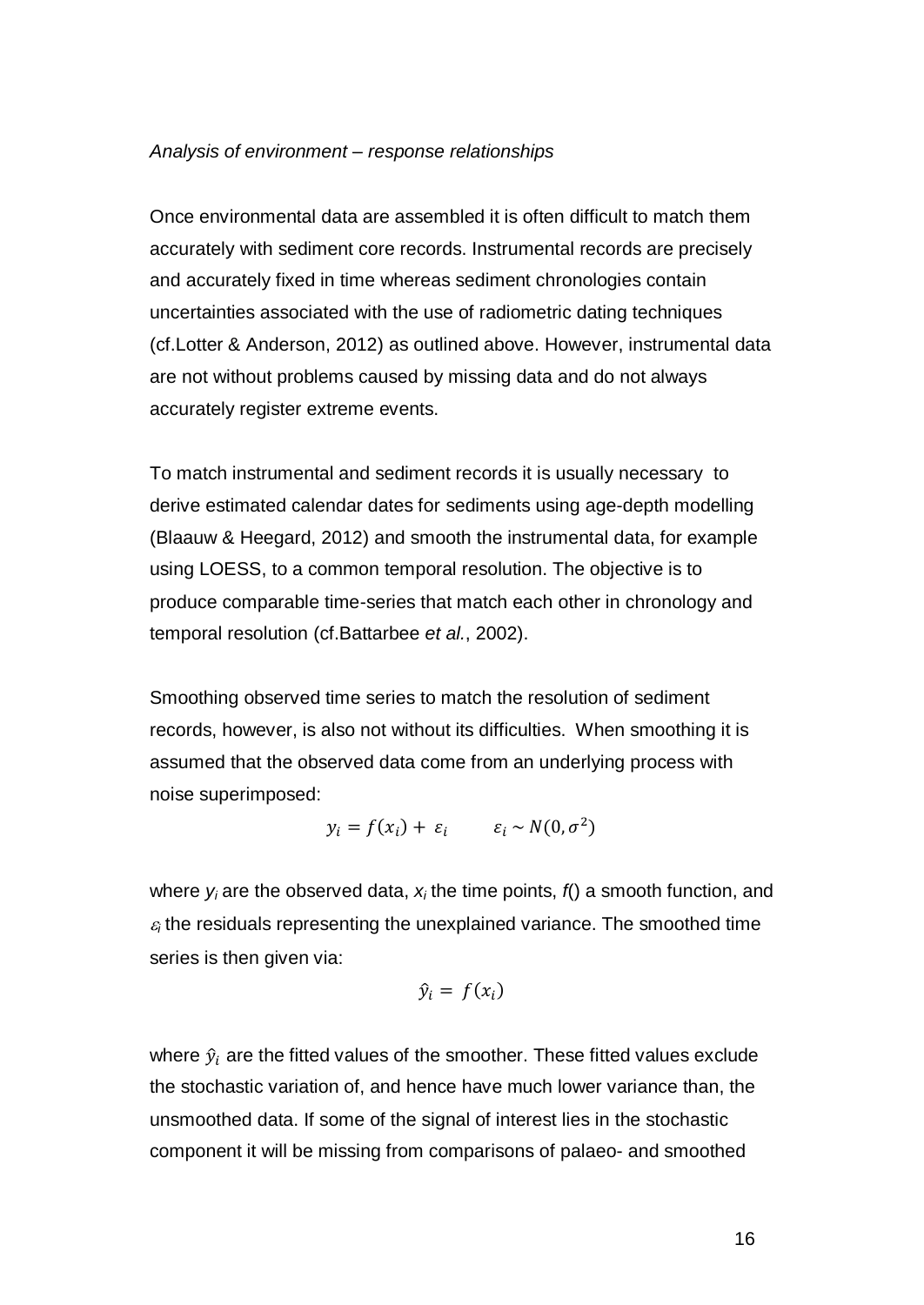instrumental data. In addition, the temporal dependence of the observations invalidates many of the usual procedures employed to determine the optimal degree of smoothness required to uncover the signal. This procedure can generate data-sets that can then be subjected to numerical analysis. The statistical techniques for exploring such relationships depend on data type and the length of the time series being analysed. The aim is to assess the relative and varying importance of different environmental variables (in this case climate and nutrients) on species composition or abundance (and in this case the composition of diatom assemblages) through time. There are two key problems, first, diatom datasets are large and complex with many species and often with missing values and second, sediment core analyses are rarely conducted at the high resolution needed to generate the large number of observations required to use techniques such as Additive Modelling (AM) [\(Simpson and](#page-31-8)  [Anderson, 2009\)](#page-31-8). The first difficulty can be addressed by extracting the main trends in species composition using the first few ordination axes or, in the presence of a single gradient, via a principal curve [\(De'ath, 1999;](#page-29-5) [Simpson & Birks, 2012\)](#page-31-10).

The second problem is dependent on data availability and is often, but not always, related to the intervals at which sediment cores have been sampled. At Esthwaite Water because of the length of the instrumental record (since 1945), the relatively rapid rate of sediment accumulation (> 0.5 mm  $yr^{-1}$ ) and the high resolution of core sub-sampling, it was possible to generate a diatom time-series of over 80 samples covering the period 1945 to present day, sufficient to enable analysis using AM (Dong *et al*[., 2012a\)](#page-29-0). In the Mjøsa study, on the other hand, because of the lower sediment accumulation rate and the shorter TP monitoring time-span (1972 to 2005), only 10 sediment diatom samples were available for analysis. In this and other cases where fewer data points are available, an alternative approach is to use constrained ordination (e.g. Redundancy Analysis; RDA) (cf[.Lotter](#page-30-6)  [& Birks, 1997\)](#page-30-6). Although this is a powerful method, it can only give a single value for the variance explained across the time series, whereas AM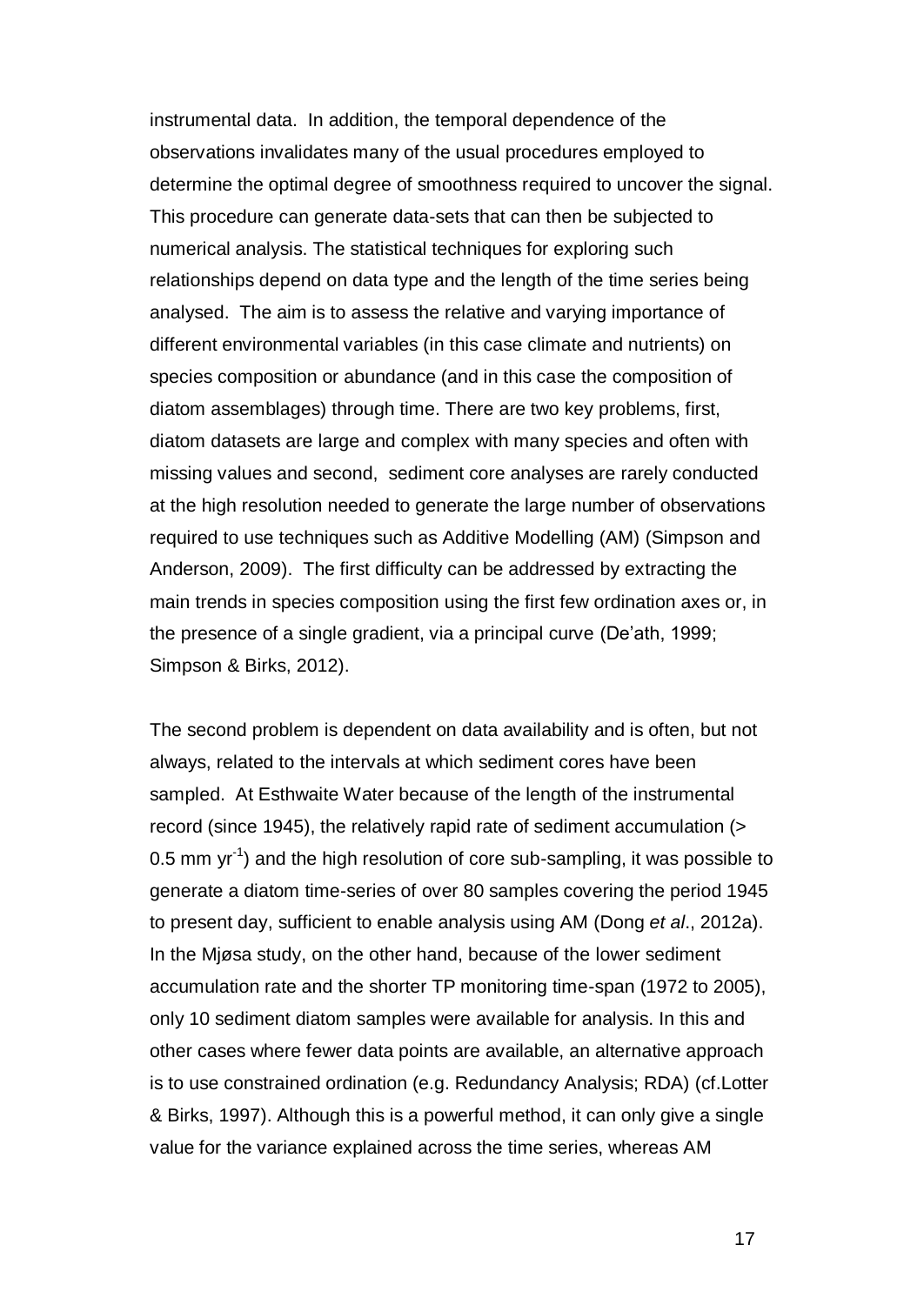enables the variance explained by different predictor variables to vary through the time series (Simpson & Anderson, 2009; Dong *et al*[., 2012a\)](#page-29-0). An additional limitation is that RDA and its relative, canonical correspondence analysis (CCA), model the linear effects of the explanatory variables on the species abundances or compositions. Often the real response relationships are non-linear and are difficult to model using RDA or CCA but can be handled via regression splines in the AM approach.

A hybrid approach was employed by Bennion and co-workers (Bennion *et al*., 2012), who utilised unconstrained ordination to extract the main patterns of variation in the diatom species composition of a core from Loch Leven. The sample scores on the first two principal components were then used, via a multivariate smoother, to fit a response surface in the ordination space that explained variance in the instrumental data matched to the sediment core samples. This approach allowed for non-linear relationships between the main nutrient and climate drivers, although it is limited to situations where the main patterns of change in the species data are related to the measured instrumental variables; where this is not the case, careful consideration of later unconstrained ordination axes will be required.

One of the main constraints on the wider application of more statisticallybased approaches to modelling palaeo-data in general or their relationships with instrumental records more specifically, is the temporal dependence of the data. Temporal autocorrelation violates a fundamental assumption of the basic regression model; that the data are independent random variables. A number of methods can be used to relax this assumption (e.g. the correlation structures for model residuals employed by Simpson & Anderson [\(2009\)](#page-31-8) although the statistical and computational knowledge required to deploy these approaches lies much beyond that of the ordination-based techniques. Expert assistance from statisticians could be usefully employed in the future to help address more comprehensively the issues raised by the data-sets created for the papers in this Special Section.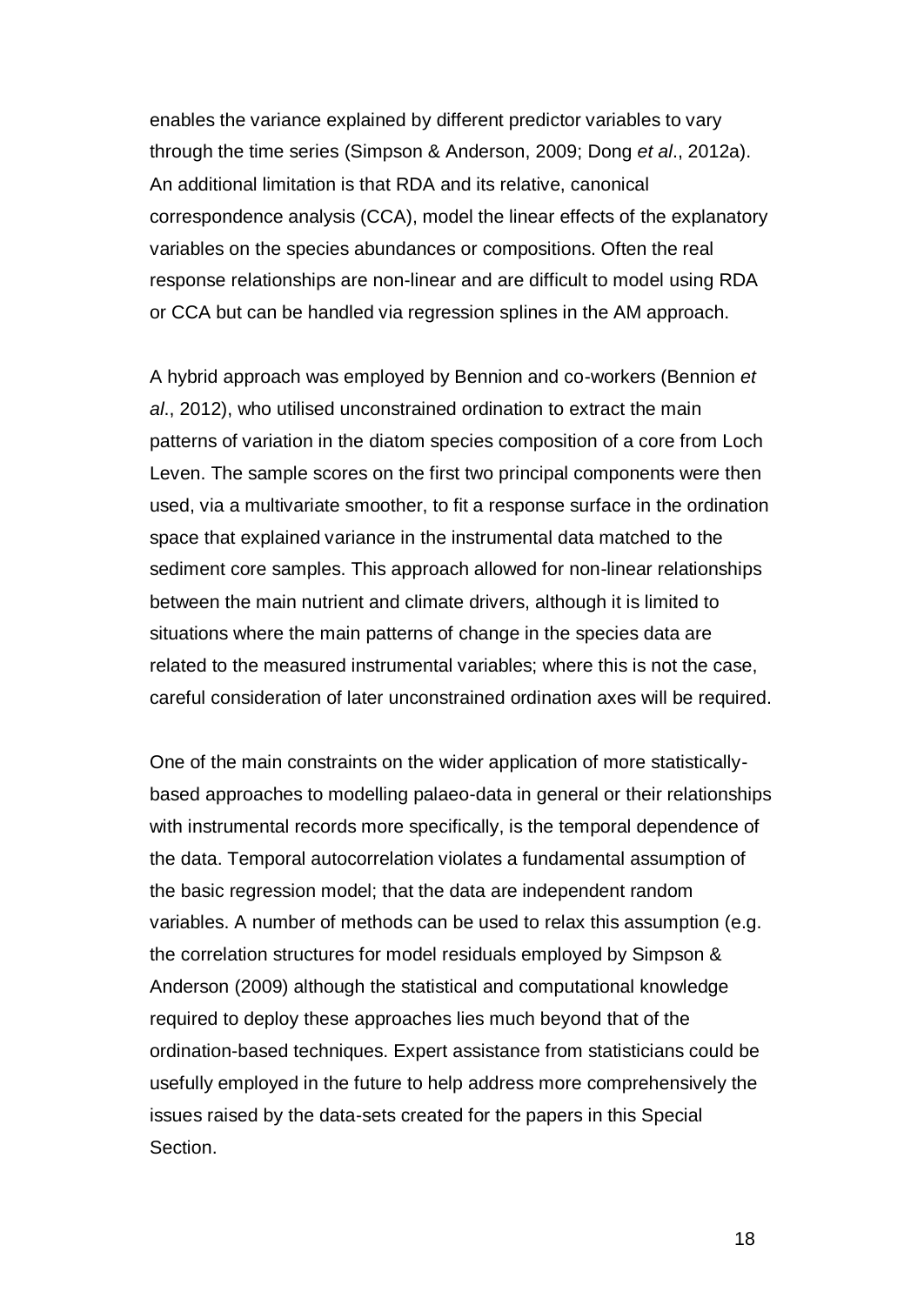### *Disentangling climate impacts*

In recent years there have been many attempts to use lake sediment records to provide evidence for recent climate change. However, lakes in populated regions of the world are far from pristine and almost all suffer from the impact of human activity. Identifying the unique influence of climate on lakes using lake sediment records is hence difficult. The confounding impact of pollution cannot be discounted even in remote regions (e.g.Wolfe *et al.*[, 2001\)](#page-32-2). In the majority of the case studies in this Special Section the dominant pressure remains nutrient enrichment.

#### *Nutrient concentration and recovery from eutrophication*

Following reductions in nutrient loading over recent decades lakes in Europe are or should be recovering from eutrophication, which should be apparent both from monitoring data and from changes in the uppermost sediments [\(Jeppesen](#page-30-7) *et al.*, 2005). These reductions in nutrient loading, however, have been paralleled by some of the warmest years on record [\(IPCC, 2007\)](#page-30-8), and in some cases reductions in point- source nutrient inputs are being offset by increased P-loading from diffuse sources as phosphorus saturation of soils increases (e.g.Foy *et al.*[, 2003\)](#page-29-6).

Fig. 3 shows trends in TP and chlorophyll *a* for four of the sites listed in Table 1. In the cases of Mjøsa and Piburger See there have been significant reductions in both TP and chlorophyll *a* following measures taken to reduce external loading from point sources. In the case of Piburger See, monitoring was introduced only after the control measures were taken (Fig. 3) but the success of the measures taken can be judged from the sediment core evidence for its previously enriched state (Fig. 2, Thies *et al*., 2012). In contrast the response of Loch Leven to the reduction in nutrient loading is limited (Carvalho *et al*., 2012) and in Esthwaite Water there has been little response so far [\(Maberly](#page-31-11) *et al.*, 2011).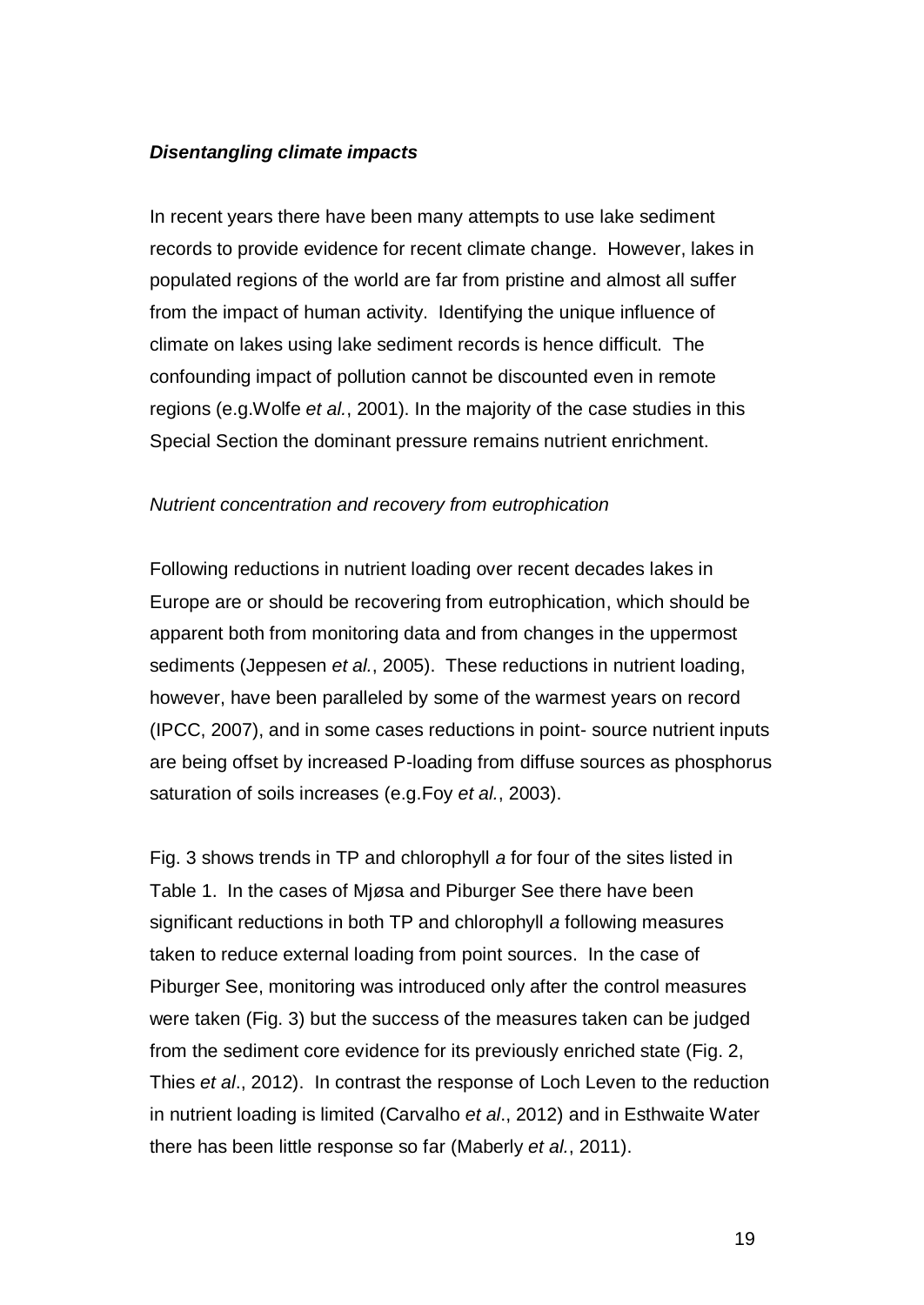For Mjøsa and Piburger See there have also been significant changes in the diatom assemblages of the sediments towards pre-eutrophication floras of the lakes. However, in Mjøsa not all the pre-eutrophication taxa have reappeared and the lake remains on the borderline between oligotrophic and mesotrophic, either because nitrate concentrations remain high or because water temperature has increased [\(Hobaek](#page-30-5) *et al*., 2012). Also in Piburger See several diatom taxa (i.e. *Asterionella formosa* and some *Cyclotella*  species) have appeared in the lake that have not occurred previously, again possibly due to climate change (Thies *et al*[., 2012\)](#page-32-3). For Loch Leven and Esthwaite Water diatom evidence for recovery is also less apparent in accord with the less pronounced reduction in TP concentrations at these sites. Both are relatively shallow sites and are more naturally eutrophic than Mjøsa and Piburger See, and may also be more susceptible to internal P recycling.

#### *Climate change*

The principal difficulty in identifying the role of climate change separately from that of nutrient loading on lake ecosystems is not simply the confounding influence of eutrophication as a stressor but that climate change itself promotes symptoms of eutrophication both directly through extending the growing season and indirectly through its effect on nutrient cycling and on food-web structure (cf.Moss *et al*[., 2011\)](#page-31-0). High nutrient concentrations and increased algal growth can be caused by either or both pressures. From a management perspective, climate warming thereby will tend to counter measures taken to restore lakes from the effects of eutrophication.

A further complication is the different ways in which climate change is expressed, for example through changes in temperature or precipitation, through changes in seasonality or through changes in the magnitude and frequency of extreme events. Indeed given also that the natural climate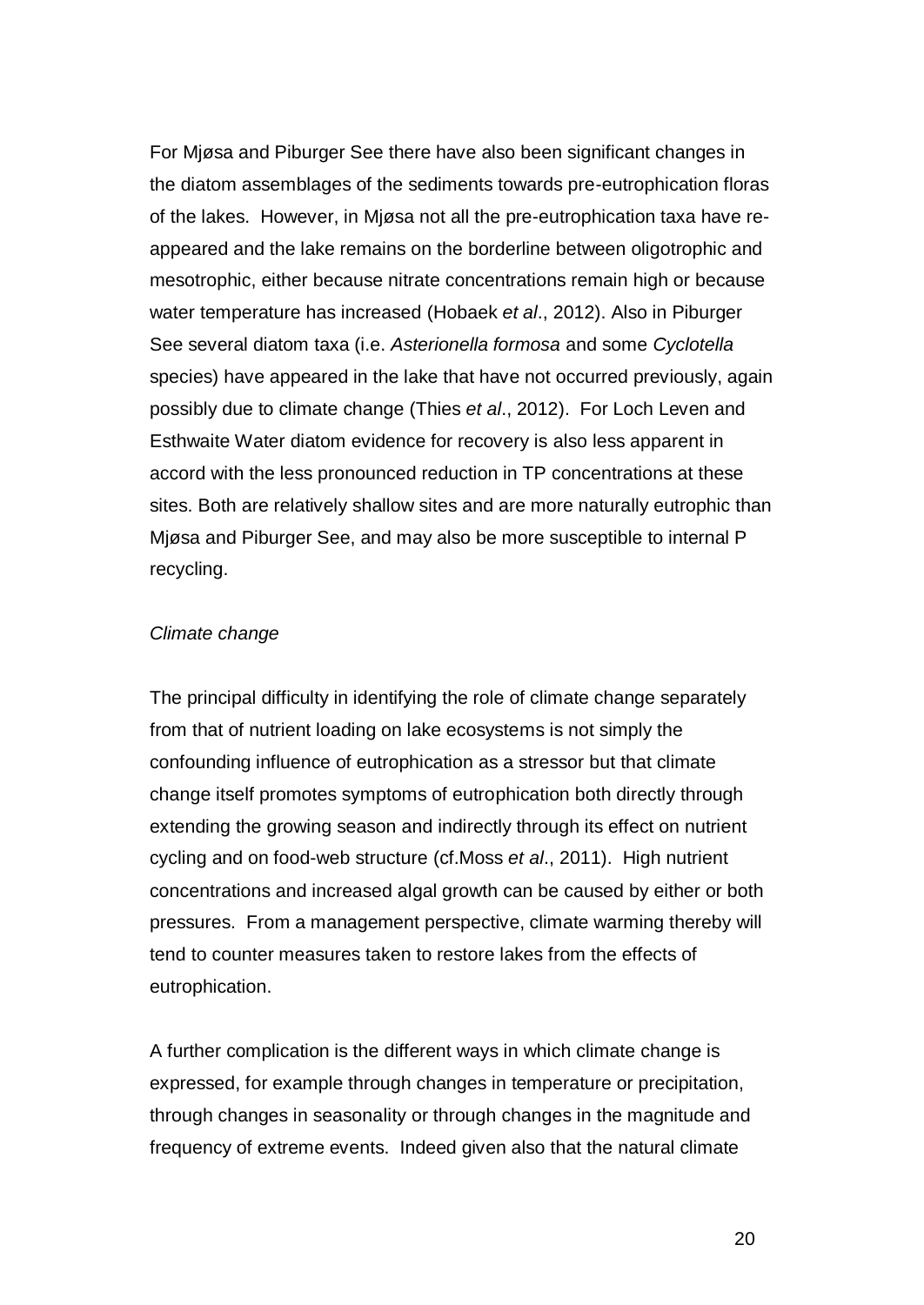system possesses inherent variability on different time-scales, e.g. associated with modes of variability such as the NAO (North Atlantic Oscillation), it is perhaps not surprising that unambiguous impacts of anthropogenic climate change are not yet being detected either by observational records or by lake sediments. Nevertheless, it is not too soon to examine long-term records and lake sediment records for evidence of climate change, related to both natural climate variability and to anthropogenically forced climate change.

#### *Modes of variability*

Following the pioneering work of George & Harris [\(1985\)](#page-29-7) and George & Taylor [\(1995\)](#page-29-8) on the relationship between zooplankton populations in Windermere and decadal-scale cycling in water temperature, there has been a wealth of data accumulated from long-term records across Europe of the importance of the NAO in driving variability in lake systems, especially in winter water temperature, SRP and silicate concentration, the spring phytoplankton bloom and spring daphnid populations, all of which show strong regional coherence [\(Blenckner](#page-28-8) *et al.*, 2007).

Identifying the record of NAO variability and other modes of variability such as El Nino Southern Oscillation (ENSO) in lake sediments is therefore an important challenge for palaeolimnology. In the Americas, there has been some success not only in identifying ENSO-like variability, but also in demonstrating changes in its intensity over longer time periods (e.g[.Conroy](#page-28-9) *et al.*[, 2008\)](#page-28-9). In Europe, attempts have not been so successful. Here both Hauptfleisch *et al*. [\(2012\)](#page-30-2) and Anderson *et al*. [\(2012\)](#page-27-7) have reported evidence for decadal scale cyclicity in the sediments of Mývatn and White Lough, respectively, and Kämpf *et al*. [\(2012\)](#page-30-4) have shown evidence for repeated flooding in Maggiore, the most severe of which have been linked to the NAO (Guilizzoni, personal communication). In Mývatn the monitored cycles of chironomid and cladoceran populations seem unrelated to the NAO and the authors prefer to explain the cyclicity in terms of in-lake food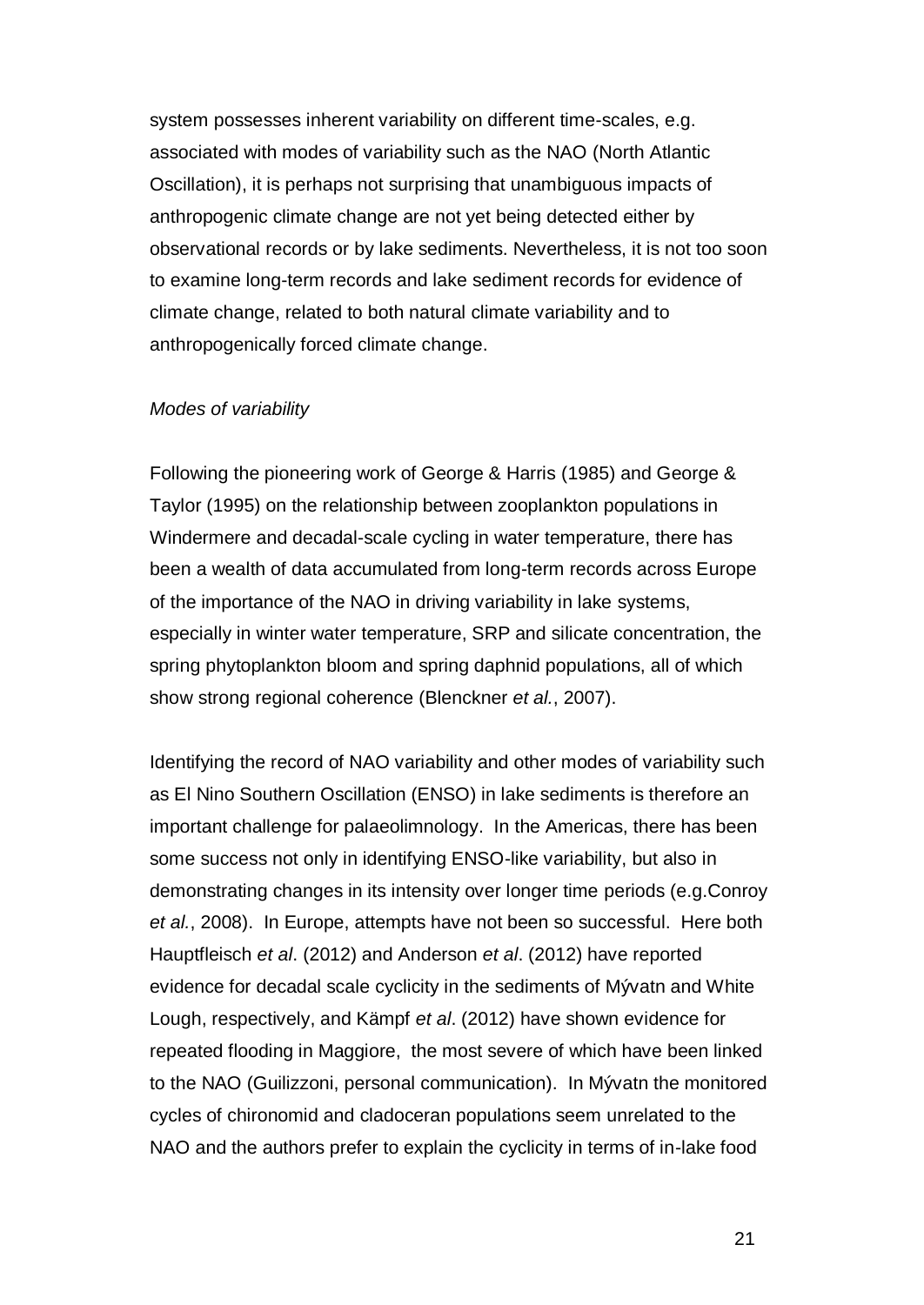web dynamics. Nevertheless the sediment record shows evidence for cycles prior to the start of lake monitoring in 1975 indicating the potential value of further work at this site in exploring the longer history of the variability and its possible link to climate variability, should the sediment chronology be sufficiently improved in future. In White Lough, the sediment is well dated and Anderson *et al*. [\(2012\)](#page-27-7) argue that the cycles in biogenic silica recorded in the sediments can be linked to the NAO through the correlation between the summer precipitation record from the nearby Armagh observatory and the NAO (Butler *et al.*[, 2007\)](#page-28-10). However, from the perspective of the sediment record at White Lough, the in-lake response is probably mediated by catchment soil processes and the competition between diatoms and cyanobacteria for nutrients. This is a conclusion that could not have been reached without detailed monitoring records (in this case of nitrate and flow in the River Blackwater) and an understanding of phytoplankton dynamics in the lake [\(Foy & Fitzsimons, 1987\)](#page-29-9).

In Esthwaite there is no NAO signal in the sediment recorded by the diatom assemblages, although such a signal has been identified from the long-term zooplankton data [\(George](#page-29-4) *et al*., 2004). Dating accuracy and sediment accumulation rates at this site are sufficiently high for the NAO record to be potentially recognised. The lack of a signal may be either due to smoothing by bioturbation or to weather patterns related to the NAO having a greater influence on water column productivity rather than on algal compositional change. As the zooplankton populations appear to be especially sensitive to NAO effects [\(George](#page-29-4) *et al*., 2004) a further measure for the future would be to examine changes in the abundance of cladoceran remains in the Esthwaite sediments.

#### *Secular trends in temperature*

In addition to cyclical or quasi-cyclical natural variability in the climate systems, meteorological records show that there has been a significant underlying increase in annual mean air temperature across Europe over the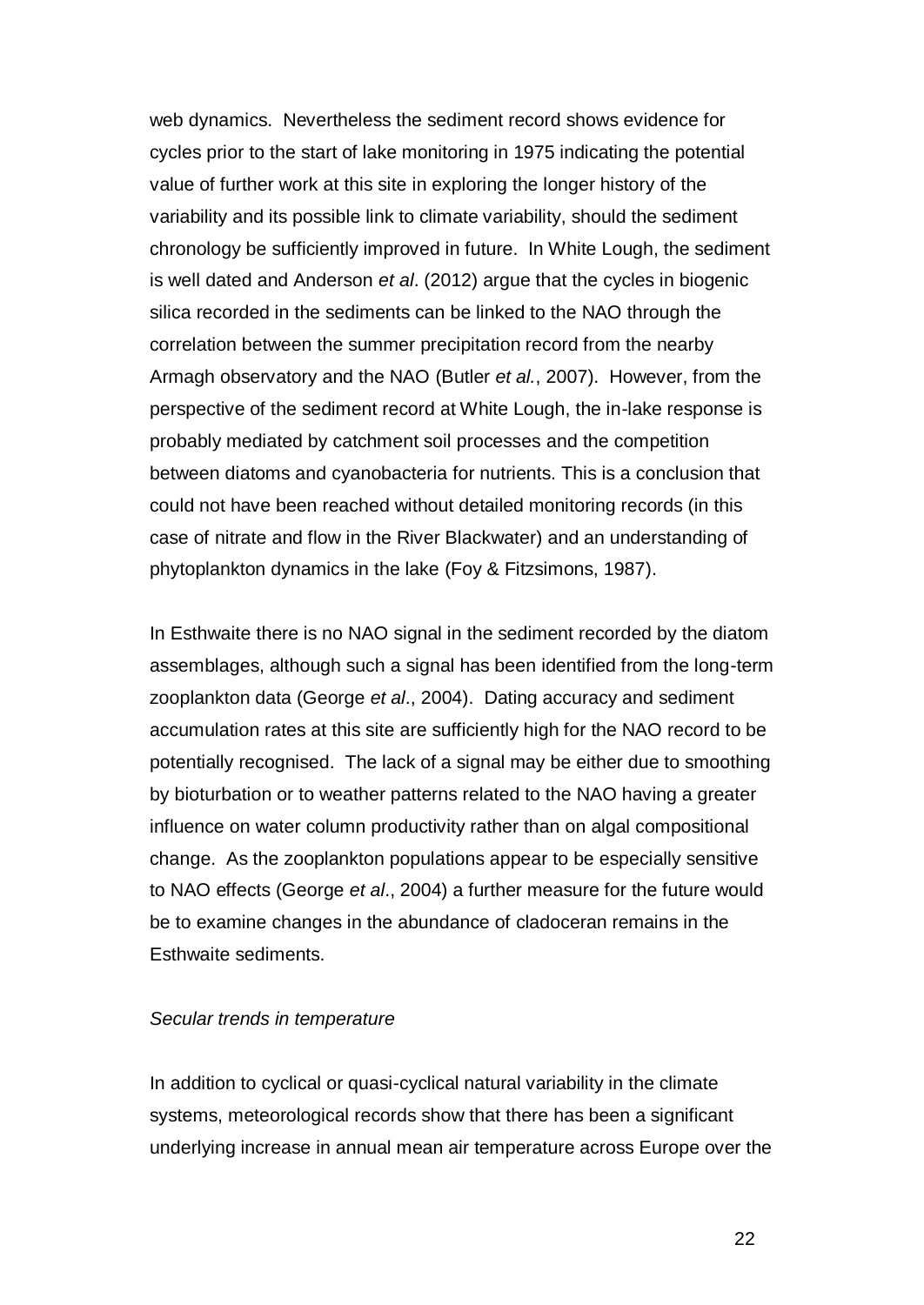last few decades [\(IPCC, 2007\)](#page-30-8), with especially large increases recorded in high latitudes and in alpine regions. For example, in Iceland temperatures have risen by 0.7-1.6<sup>o</sup>C over the time period of 1871-2002 [\(Hanna](#page-30-9) *et al.*, [2004\)](#page-30-9). Sea ice was frequently observed at the coast of Iceland during past centuries [\(Ogilvie and Jónsson, 2001\)](#page-31-12), but has vanished during the last 30 years [\(Björnsson](#page-28-11) *et al.*, 2008). Moreover the Greater Alpine Region (the area between 4-19°E and 43-49°N) has warmed twice as much as the global or Northern Hemispheric mean since the late 19<sup>th</sup> century at all elevations (Auer *et al.*[, 2006\)](#page-27-12).

The increase in air temperature has caused increases in surface water temperatures both of rivers and lakes [\(Fang & Stefan, 1999;](#page-29-10) Hari *[et al.](#page-30-10)*, [2006\)](#page-30-10), hypolimnetic warming in large lakes [\(Dokulil](#page-29-11) *et al.*, 2006), and decreasing ice-cover in northern and high altitude lakes [\(Magnuson](#page-31-13) *et al.*, [2000\)](#page-31-13). There is evidence to show that such physical changes in surface waters have been the cause of changes in the seasonality of phytoplankton [\(Catalan](#page-28-12) *et al.*, 2002), an extension to growing seasons and increases in lake productivity [\(Blenckner](#page-28-8) *et al*., 2007), changes in the geographical range of taxa e.g. Odonata [\(Hickling](#page-30-11) *et al.*, 2005) and threats to cold stenothermal taxa (e.g[.Griffiths, 2007\)](#page-29-12).

The sediment records of the lakes in this study provide only limited evidence for warming, as it is clear that nutrient enrichment remains a more important driver of trophic state. Indeed, this is in keeping with other palaeoecological studies that show that climate variables explain only a small percentage of the variance when used as a predictor of ecological turnover in sediment records of eutrophication (Hall *et al*[., 1999\)](#page-30-12).

For Mjøsa, Hobaek *et al*. [\(2012\)](#page-30-5) used RDA to show that temperature exerted a significant influence on changes in diatom composition in the sediment record, but also pointed out that temperature is correlated with depth and time so that other age-related factors might be important. However, the data from Mjøsa show that although TP has now been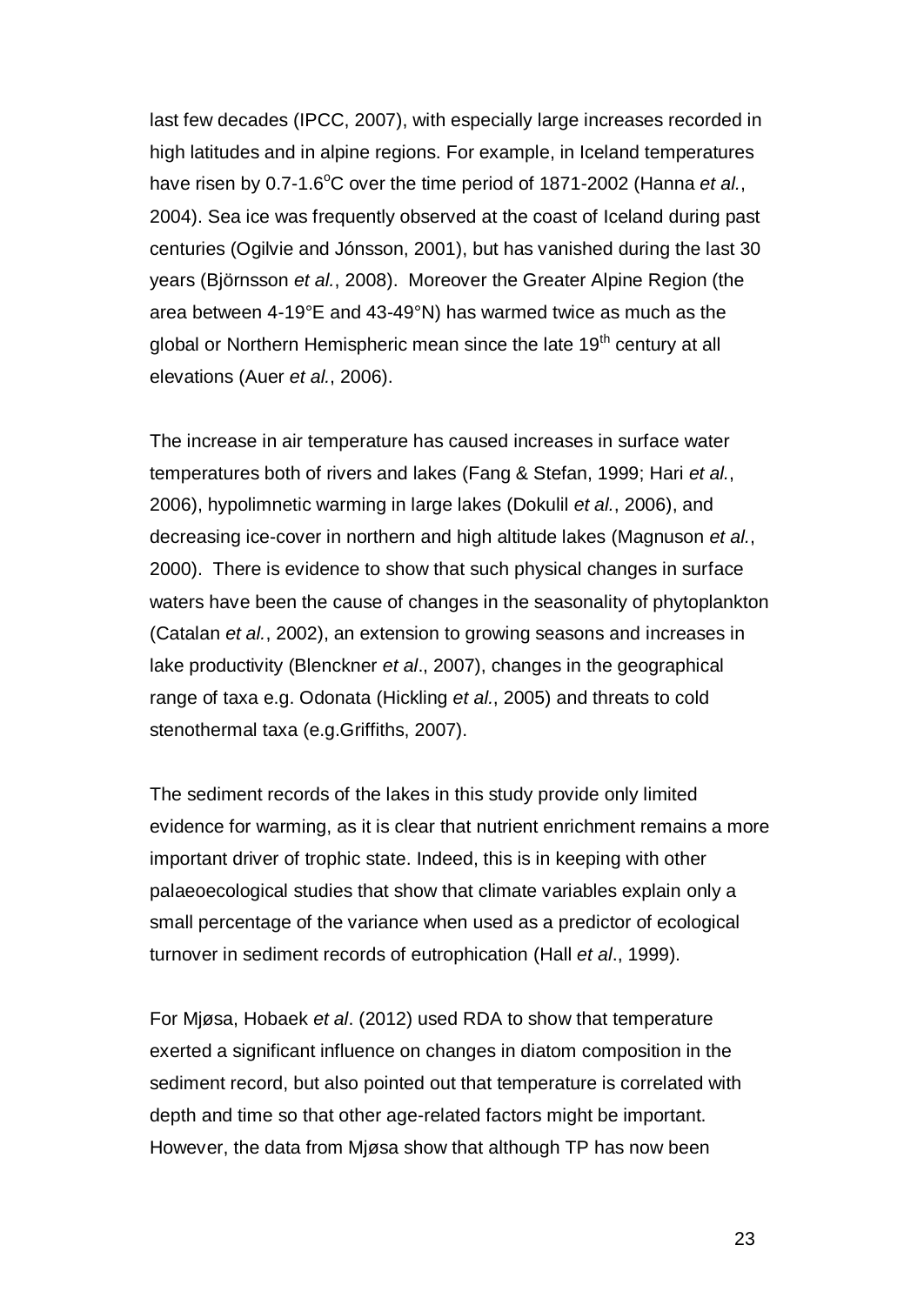reduced to reference levels (4  $\mu$ g L<sup>-1</sup>) primary production remains relatively high, as indicated by the trends in chlorophyll *a* in comparison with TP (Fig. 3), and the diatom flora has not yet returned to its composition during the reference period (pre-1950). The authors argue that the recovery is prevented either because N concentration remains high and/or because the lake is now warmer than in the past.

Multivariate analysis of the Loch Leven data [\(Bennion](#page-28-0) *et al*., 2012) also shows that some of the variability in the diatom assemblage data through the core can be explained by changes in winter rainfall and temperature, although the key driver on a decadal time-scale is still nutrient concentration. The authors argue that climate is important in explaining inter-annual variability associated with diatom seasonality, not with the secular trend.

Esthwaite data (Dong *et al*[., 2012a\)](#page-29-0) show some evidence for the recent increase in *Aulacoseira granulata* (Ehrenberg) Simonsen being related to increasing temperature, but, as for Loch Leven, the dominant control on diatom assemblages remains nutrient concentration. The impact of warming on phytoplankton phenology identified by George *et al*. [\(2004\)](#page-29-4) at this site is not apparent from the sediment record where small shifts in seasonality are unlikely to be registered.

Perhaps the clearest evidence for a climate impact related to recent warming comes from Piburger See (Thies *et al*[., 2012\)](#page-32-3), where there is good evidence that the change in diatom composition recorded both by contemporary monitoring and by the uppermost sediments appears to be related to an increase in productivity linked to climate change rather than to nutrient loading, as nutrient loads have now been reduced to baseline levels and internal P recycling, unlike Loch Leven and Esthwaite Water, may be more limited. Both TP and chlorophyll *a* levels are now increasing despite the reduction in external loading (Fig. 3).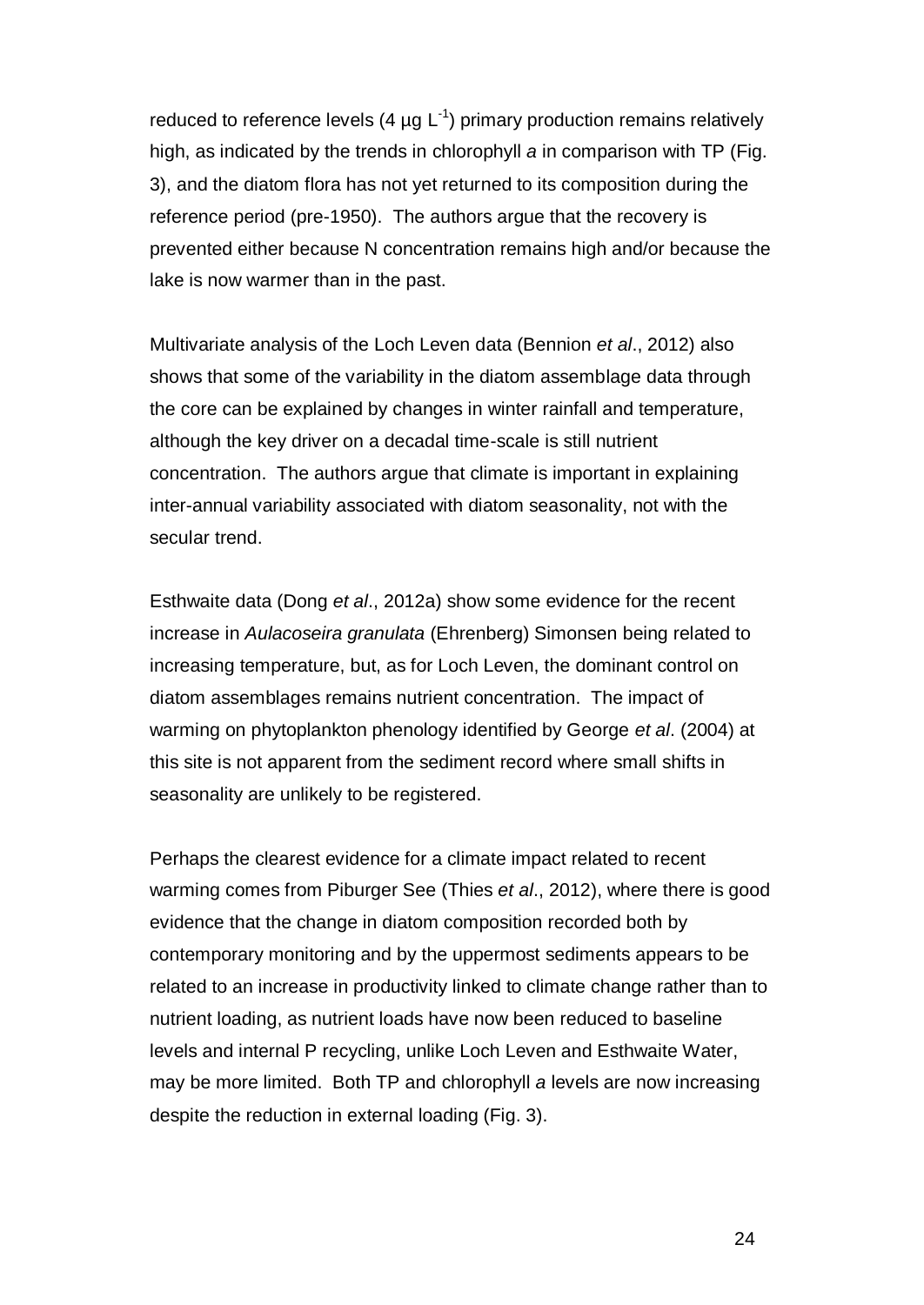#### **The complementarity of palaeo-data and observational data**

As long-term lake time series continue to lengthen, the temporal overlap with lake sediment records increases providing increased opportunities for comparing the two. Comparisons allow the faithfulness of the sediment record and the robustness of palaeoecological techniques used to be evaluated providing added confidence in the use of sediments in extending the lake record back through time. In European lakes this is especially important as even the longest observational records, such as those from the English Lake District that began in the 1940s, are insufficiently long to capture conditions prior to the onset of nutrient enrichment from human activity [\(Bennion](#page-27-2) *et al*., 2011).

The ultimate value of combining information from long-term observations and sediment records lies in the potential of building data-sets sufficiently long and robust to enable the potential causes of ecological change to be examined. From the case studies presented in this Special Section, there is clear palaeo-evidence for the beginning of nutrient pollution varying from the mid 19<sup>th</sup> century at Loch Leven [\(Bennion](#page-28-0) *et al.*, 2012) to the early and middle  $20<sup>th</sup>$  century at other sites (Table 1) in agreement with the range of dates for the onset of nutrient enrichment reported for other European lakes [\(Battarbee](#page-27-6) *et al*., 2011). Recovery or, in some cases, lack of recovery from eutrophication is best recorded by monitoring data. Point-source nutrient loading has been significantly reduced at all the case study sites, but the response (e.g. as indicated by chlorophyll *a* values) has been varied (Fig. 3) with little evidence of recovery at some sites, e.g. Esthwaite [\(Dong](#page-29-0) *et al*., [2012a\)](#page-29-0) and Loch Leven [\(Bennion](#page-28-0) *et al*., 2012), and only partial recovery at others, e.g. Piburger See (Thies *et al*[., 2012\)](#page-32-3). Statistical analysis suggests that the reason for limited recovery is mainly due to continuing high nutrient concentrations in the lakes, possibly related to an increase in diffuse nutrient loading or to internal P re-cycling. Higher water temperatures may also be playing an increasingly important role (cf. Moss *et al*[., 2011\)](#page-31-0).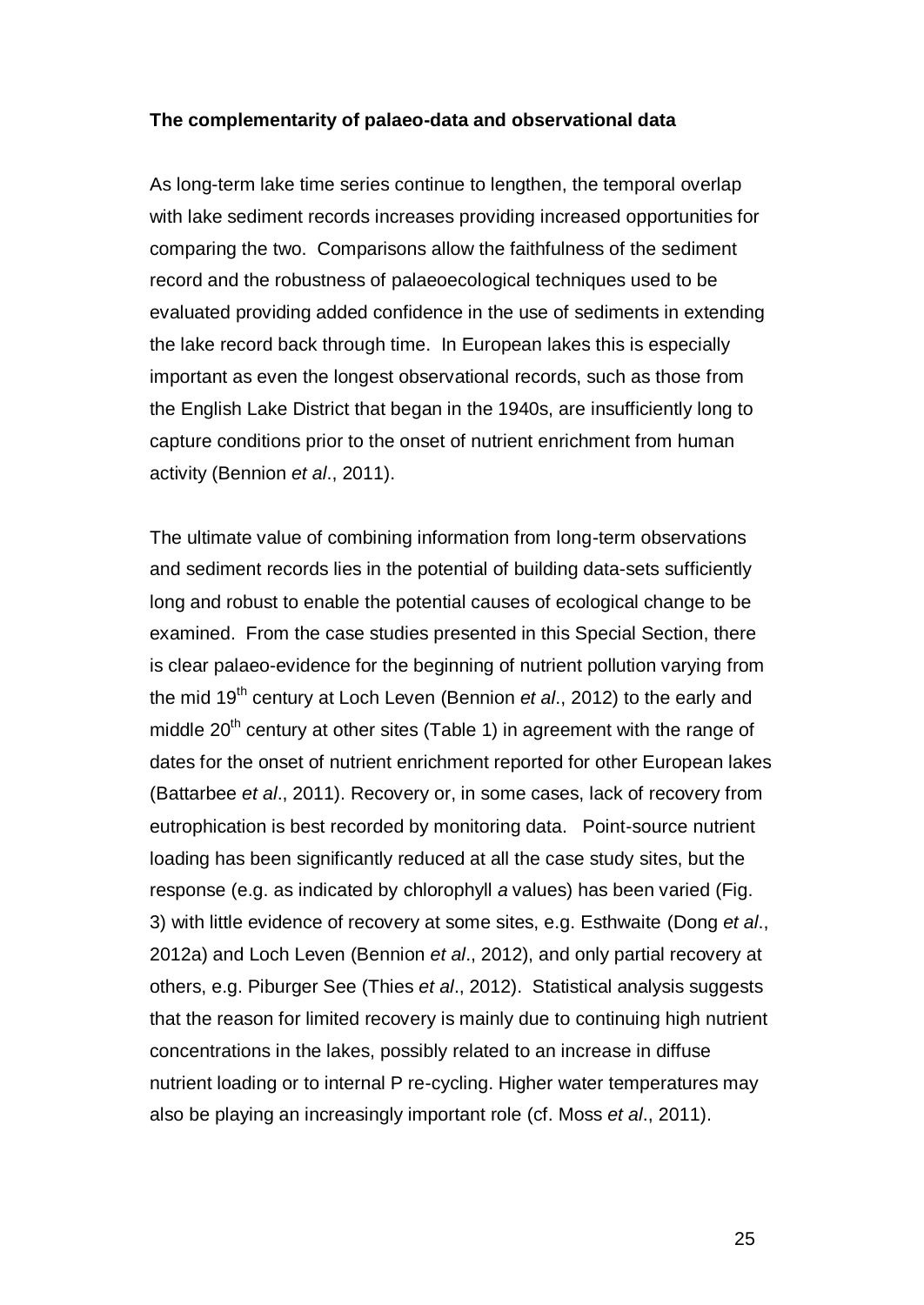Combining the palaeo- and observational evidence for ecosystem change enables the past, present and potential future trajectories of European lake systems experiencing pressures from nutrient pollution and climate change to be constructed, as indicated conceptually in Fig. 4. From a starting point (a) that represents relatively oligotrophic conditions, the palaeo-record provides evidence for the progressive increase in nutrient loading that has taken place over previous decades (and in some cases centuries) giving rise to increasing primary productivity. Concern for deteriorating water quality that became manifest in the 1960s and 70s and that culminated in the passing of the Urban Waste Water Directive in 1991 led to measures being taken to reduce nutrient loading, represented by point (b). The response of many lakes, including the ones considered here, has been followed by monitoring programmes purposely designed to track the expected recovery process. In some cases, e.g. Mjøsa, there has been an immediate decrease in production (as measured for example by chlorophyll *a* values) with the recovery trajectory (arrow d) heading directly towards the origin or reference (point a). In other cases, especially shallow lakes such as Loch Leven and Esthwaite Water, the response has been limited with little reduction in production despite significant decrease in external loading. At such sites, recovery is delayed by internal P recycling despite the reduction in loading, but may be expected eventually to head back towards the reference (arrow e).

Overall the evidence indicates that nutrient enrichment remains the dominant influence on the trophic status of the study lakes and arrows (d) and (e) represent the dominant trajectories expected. But, although it is difficult to distentangle fully its relative importance there is also evidence that climate change may be offsetting some of the recovery expected from a reduction in nutrient loading at some sites. If this is indeed the case then algal growth may not be declining simply in line with nutrient loading, but remaining relatively high, tending to follow a deflected trajectory away from the reference (arrows f and g) and towards a new endpoint (c). Piburger See appears to be following the trajectory represented by arrow (g).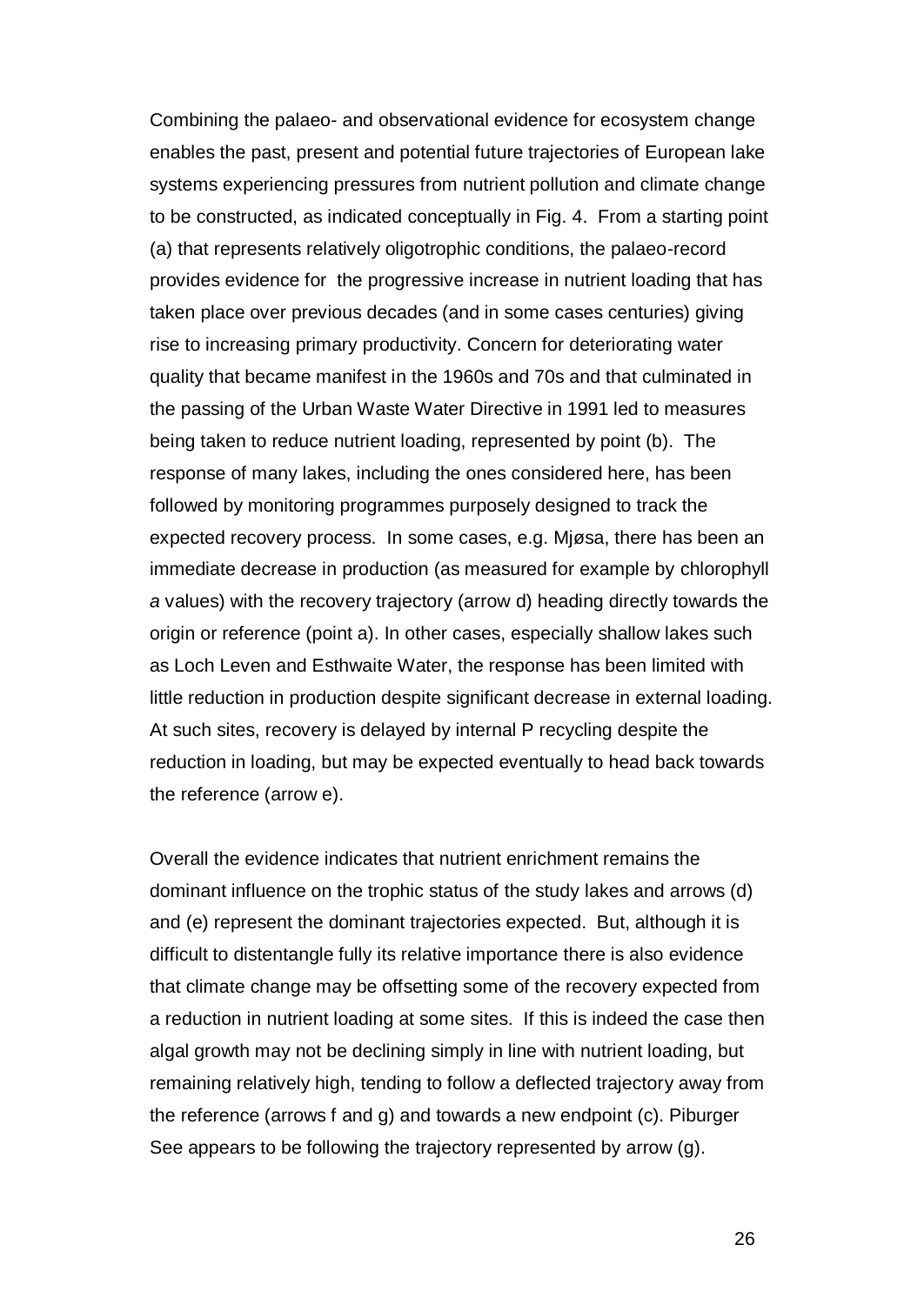Whether these trajectories will be followed as nutrient loading continues to decrease and climate change pressures continue to increase is unknown. But it is becoming clear that attempts to restore lakes suffering from the effects of eutrophication will increasingly need to take into consideration the probability that baselines are shifting and that future targets for restoration may need to be different from past references. Evaluating the extent of the difference will need data from monitoring programmes into the future in comparison with benchmark data for the past, provided by the palaeolimnological record.

#### **Acknowledgements**

We thank Árni Einarsson, Ulf Hauptfleisch, Anders Hobaek, Dong Xuhui, Hansjörg Thies, Monica Tolloti, Lucas Kämpf and Piero Guilizzoni for contributing data to this paper, for their helpful comments on the paper and for their collaboration in the Euro-limpacs project. We also thank Stephen Maberly and Laurence Carvalho for the provision of TP data from Esthwaite Water and Loch Leven, respectively, Yang Handong for provision of <sup>210</sup>Pb data for Piburger See and Simon Turner, Cath d'Alton and Miles Irving for producing the diagrams. Funding was provided by the EU Projects Eurolimpacs ("European project to evaluate impacts of global change on freshwater Ecosystems" GOCECT-2003-505540), Biofresh ("Biodiversity of Freshwater Ecosystems: Status, Trends, Pressures, and Conservation Priorities". Contract 664 No. 226874) and Refresh ("Adaptive strategies to Mitigate the Impacts of Climate Change on European Freshwater Ecosystems". Contract 244121).

#### **References**

<span id="page-26-0"></span>Agusti-Panareda, A. & Thompson, R. (2002) Reconstructing air temperature at eleven remote alpine and arctic lakes in Europe from 1781 to 1997 AD. *Journal of Paleolimnology,* **28**, 7-23.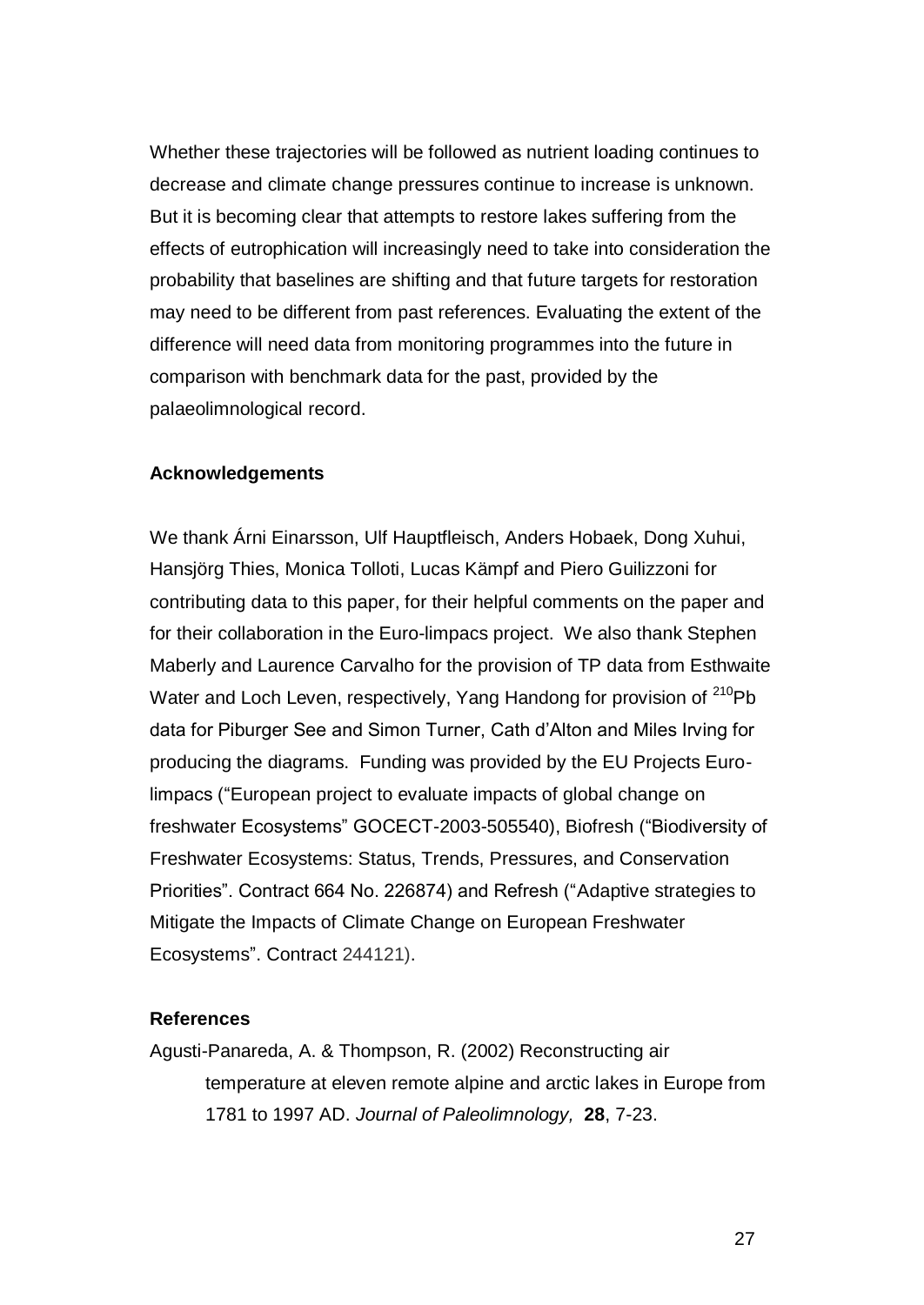- <span id="page-27-13"></span><span id="page-27-10"></span>Anderson, N. J. (1997) Historical changes in epilimnetic phosphorus concentrations in six rural lakes in Northern Ireland. *Freshwater Biology,*  **38**, 427-440.
- Anderson, N. J. (2000) Diatoms, temperature and climatic change. *European Journal of Phycology,* **35**, 307-314.
- <span id="page-27-7"></span>Anderson, N. J., Foy, R. H., Engstrom, D. R., Rippey, B. & Alamgir, F. (2012) Climate forcing of diatom productivity in a lowland, eutrophic lake: White Lough revisited. *Freshwater Biology,* **xx**, xxx-xxx.
- <span id="page-27-11"></span>Anderson, N. J., Rippey, B. & Gibson, C. E. (1993) A comparison of sedimentary and diatom-inferred phosphorus profiles - implications for defining predisturbance nutrient conditions. *Hydrobiologia,* **253**, 357-366.
- <span id="page-27-4"></span>Appleby, P. G. (2001) Chronostratigraphic techniques in recent sediments. In: *Tracking Environmental Change Using Lake Sediments. Volume 1: Basin Analysis, Coring, and Chronological Techniques* (Eds W.M. Last & J.P. Smol), Kluwer Academic Publishers, Dordrecht.
- <span id="page-27-12"></span>Auer, I., Böhm, R., Jurkovic, A., *et al.* (2006) HISTALPs Historical instrumental climatological surface time series of the Greater Alpine Region. *International Journal of Climatology,* **27**, 17-46.
- <span id="page-27-1"></span>Battarbee, R. W., Anderson, N. J., Jeppesen, E. & Leavitt, P. R. (2005) Combining palaeolimnological and limnological approaches in assessing lake ecosystem response to nutrient reduction. *Freshwater Biology,* **50**, 1772-1780.
- <span id="page-27-3"></span>Battarbee, R. W. & Bennion, H. (2012) Using palaeolimnological and limnological data to reconstruct the recent history of European lake ecosystems: Introduction. *Freshwater Biology,* **xx**, xxx.
- <span id="page-27-8"></span>Battarbee, R. W., Carvalho, L., Jones, V. J., Flower, R. J., Cameron, N. G., Bennion, H. & Juggins, S. (2001) Diatoms. In: *Tracking Environmental Change Using Lake Sediments Volume 3: Terrestrial, Algal, and Siliceous Indicators*.(Eds J.P. Smol, W.M. Last & H.J.B. Birks) Kluwer Academic Publishers, Dordrecht.
- <span id="page-27-0"></span>Battarbee, R. W., Grytnes, J. A., Thompson, R., Appleby, P. G., Catalan, J., Korhola, A., Birks, H. J. B., Heegaard, E. & Lami, A. (2002) Comparing palaeolimnological and instrumental evidence of climate change for remote mountain lakes over the last 200 years. *Journal of Paleolimnology,* **28**, 161-179.
- <span id="page-27-6"></span>Battarbee, R. W., Morley, D., Bennion, H., Simpson, G. L., Hughes, M. & Bauere, V. (2011) A palaeolimnological meta-database for assessing the ecological status of lakes. *Journal of Paleolimnology,* **45**, 405- 414.
- <span id="page-27-9"></span>Bennion, H. (1994) A diatom-phosphorus transfer-function for shallow, eutrophic ponds in southeast England. *Hydrobiologia,* **275**, 391-410.
- <span id="page-27-5"></span>Bennion, H. & Battarbee, R. (2007) The European Union Water Framework Directive: opportunities for palaeolimnology. *Journal of Paleolimnology,* **38**, 285-295.
- <span id="page-27-2"></span>Bennion, H., Battarbee, R. W., Sayer, C. D., Simpson, G. L. & Davidson, T. A. (2011) Defining reference conditions and restoration targets for lake ecosystems using palaeolimnology: a synthesis. *Journal of Paleolimnology,* **45**, 533-544.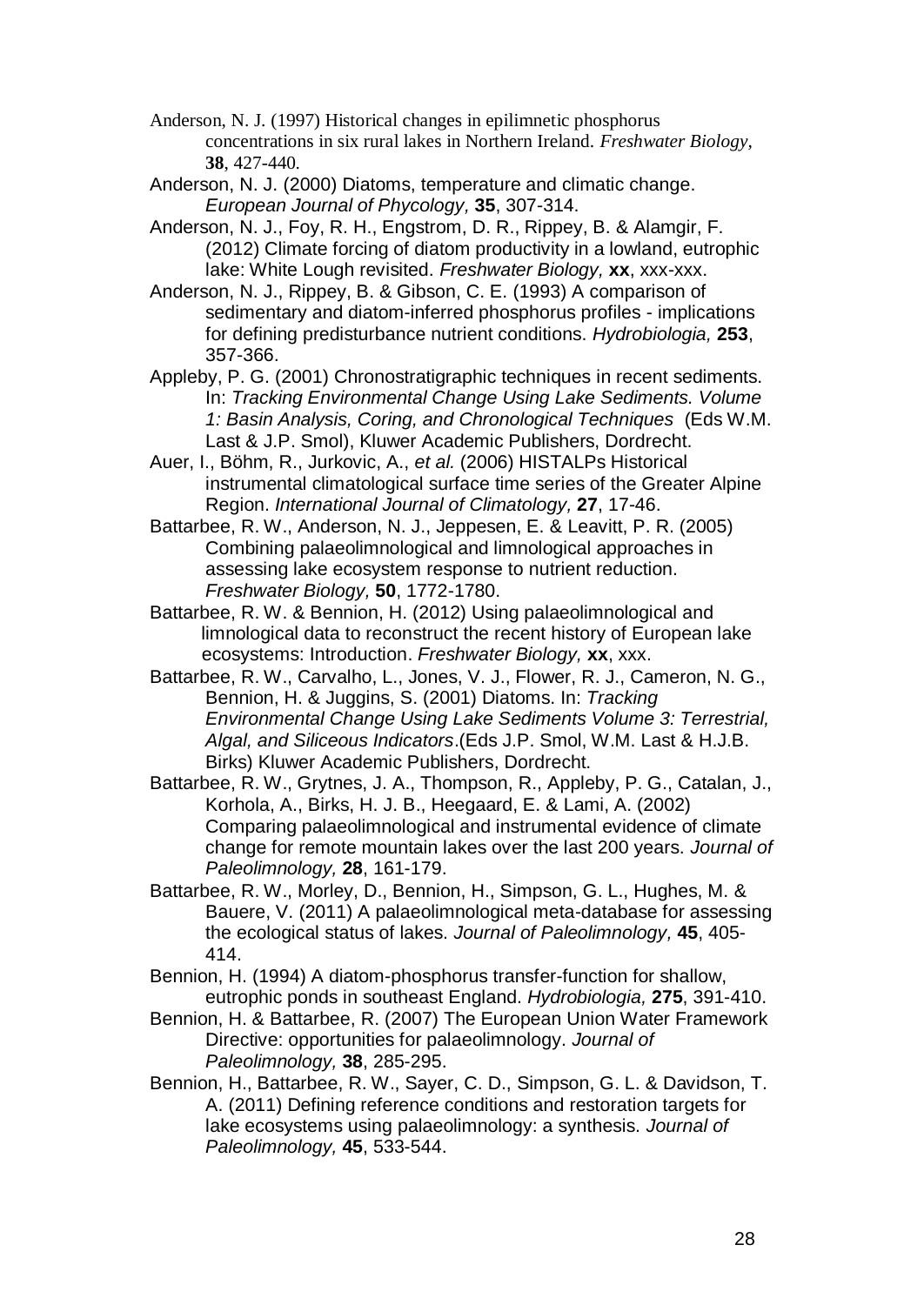- <span id="page-28-0"></span>Bennion, H., Carvalho, L., Sayer, C. D., Simpson, G. L. & Wischnewski, J. (2012) Identifying nutrient and climate impacts on diatom dynamics in Loch Leven from recent sediment records. *Freshwater Biology,* **xx**, xxx-xxx.
- <span id="page-28-6"></span>Bennion, H., Johnes, P., Ferrier, R., Phillips, G. & Haworth, E. (2005) A comparison of diatom phosphorus transfer functions and export coefficient models as tools for reconstructing lake nutrient histories. *Freshwater Biology,* **50**, 1651-1670.
- <span id="page-28-3"></span>Bennion, H., Juggins, S. & Anderson, N. J. (1996) Predicting epilimnetic phosphorus concentrations using an improved diatom-based transfer function and its application to lake eutrophication management. *Environmental Science & Technology,* **30**, 2004-2007.
- <span id="page-28-4"></span>Bennion, H., Wunsam, S. & Schmidt, R. (1995) The validation of diatomphosphorus transfer-functions - an example from Mondsee, Austria. *Freshwater Biology,* **34**, 271-283.
- <span id="page-28-11"></span>Björnsson, H., Sveinbjörnsdóttir, Á., Daníelsdóttir, A. K. *et al.* (2008) Hnattrænar loftslagsbreytingar og áhrif þeirra á Íslandi – Skýrsla vísindanefndar um loftslagsbreytingar. (Global climate change and its impact on Iceland. Report of the scientific committee concerning climate change. Icelandic Ministry for the Environment (In Icelandic), Reykjavik, Iceland.
- <span id="page-28-7"></span>Blaauw, M. & Heegard, H. (2012) Estimating age-depth relationships. In: *Tracking Environmental Change using Lake Sediments. Volume 5 Data Handling and Numerical Techniques* (Eds H.J.B. Birks, A.F. Lotter, S. Juggins & J.P. Smol), Springer, Dordrecht.
- <span id="page-28-8"></span>Blenckner, T., Adrian, R., Livingstone, D. M. *et al.* (2007) Large-scale climatic signatures in lakes across Europe: a meta-analysis. *Global Change Biology,* **13**, 1314-1326.
- <span id="page-28-5"></span>Bradshaw, E. G. & Anderson, N. J. (2001) Validation of a diatomphosphorus calibration set for Sweden. *Freshwater Biology,* **46**, 1035-1048.
- <span id="page-28-2"></span>Bradshaw, E. G., Nielsen, A. B., & Anderson, N. J. (2006) Using diatoms to assess the impacts of prehistoric, pre-industrial and modern landuse on Danish lakes. *Regional Environmental Change,* **6**, 17-24.
- <span id="page-28-10"></span>Butler, C. J., Garcia-Suarez, A. & Palle, E. (2007) Trends and cycles in long Irish meteorological series. *Biology and Environment-Proceedings of the Royal Irish Academy,* **107B**, 157-165.
- Carvalho, L., Miller, C., Spears, B., Gunn, I., Bennion, H., Kirika A. & May, L. (2012) Water quality of Loch Leven: responses to enrichment, restoration and climate change. *Hydrobiologia*, **681**, 35-47.
- <span id="page-28-12"></span>Catalan, J., Pla, S., Rieradevall, M. *et al.* (2002) Lake Redo ecosystem response to an increasing warming in the Pyrenees during the twentieth century. *Journal of Paleolimnology,* **28**, 129-145.
- <span id="page-28-9"></span>Conroy, J. L., Overpeck, J. T., Cole, J. E., Shanahan, T. M. & Steinitz-Kannan, M. (2008) Holocene changes in eastern tropical Pacific climate inferred from a Galapagos lake sediment record. *Quaternary Science Reviews,* **27**, 1166-1180.
- <span id="page-28-1"></span>Cottingham, K. L., Rusak, J. A. & Leavitt, P. R. (2000) Increased ecosystem variability and reduced predictability following fertilisation: Evidence from palaeolimnology. *Ecology Letters,* **3**, 340-348.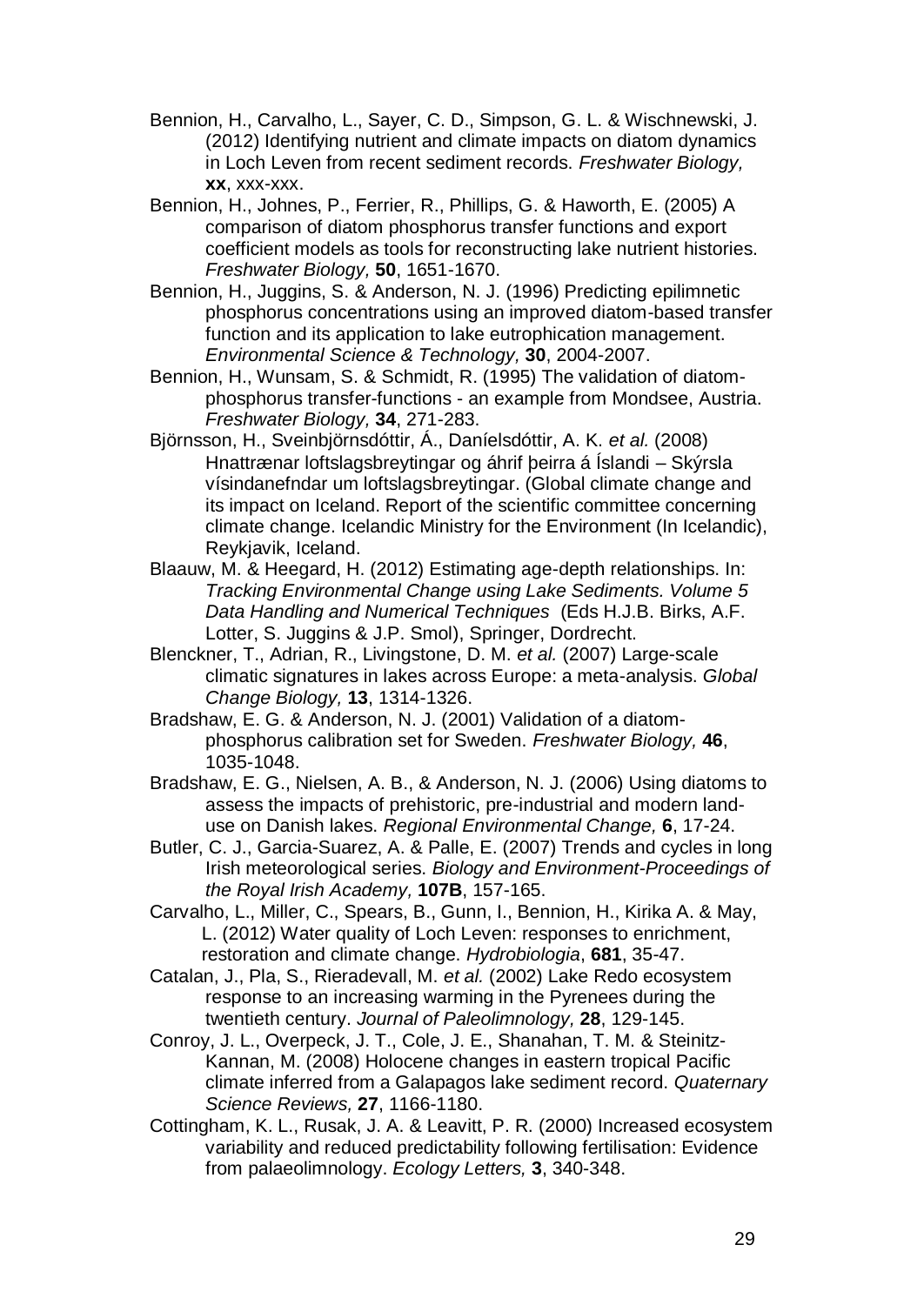- <span id="page-29-5"></span>De'ath (1999) Principal curves: a new technique for indirect and direct gradient analysis. *Ecology,* **80**.
- <span id="page-29-11"></span>Dokulil, M. T., Jagsch, A., George, G. D., Anneville, O., Jankowski, T., Wahl, B., Lenhart, B., Blenckner, T. & Teubner, K. (2006). Twenty years of spatially coherent deepwater warming in lakes across Europe related to the North Atlantic Oscillation. *Limnology and Oceanography,* **51**, 2787-2793.
- <span id="page-29-0"></span>Dong, X., Bennion, H., Maberly, S. C., Sayer, C. D., Simpson, G. L. & Battarbee, R. W. (2012a). Nutrients provide a stronger control than climate on recent diatom communities in Esthwaite Water: evidence from monitoring and palaeolimnological records. *Freshwater Biology,* **xx**, xxx-xxx.
- <span id="page-29-1"></span>Dong, X. H., Bennion, H., Battarbee, R. W. & Sayer, C. D. (2012b). A multiproxy palaeolimnological study of climate and nutrient impacts on Esthwaite Water, England over the past 1200 years. *Holocene,* **22**, 107-118.
- <span id="page-29-2"></span>Dressler, M., Schwarz, A., Hubener, T., Adler, S. & Scharf, B. W. (2011) Use of sedimentary diatoms from multiple lakes to distinguish between past changes in trophic state and climate: evidence for climate change in northern Germany during the past 5,000 years. *Journal of Paleolimnology,* **45**, 223-241.
- <span id="page-29-10"></span>Fang, X. & Stefan, H. G. (1999) Projections of climate change effects on water temperature characteristics of small lakes in the contiguous US. *Climatic Change,* **42**, 377-412.
- <span id="page-29-9"></span>Foy, R. H. & Fitzsimons, A. G. (1987) Phosphorus inactivation in a eutrophic lake by the direct addition of ferric aluminium sulphate changes in phytoplankton populations. *Freshwater Biology,* **17**, 1-13.
- <span id="page-29-6"></span>Foy, R. H., Lennox, S. D. & Gibson, C. E. (2003) Changing perspectives on the importance of urban phosphorus inputs as the cause of nutrient enrichment in Lough Neagh. *Science of the Total Environment,* **310**, 87-99.
- Fritz, S. C. (1989) Lake development and limnological response to prehistoric and historic land-use in Diss, Norfolk, UK. *Journal of Ecology,* **77**, 182-202.
- <span id="page-29-7"></span>George, D. G. & Harris, G. P. (1985) The effect of climate on long-term changes in the Crustacean zooplankton biomass of Lake Windermere, UK. *Nature,* **316**, 536-539.
- <span id="page-29-4"></span>George, D. G., Maberly, S. C. & Hewitt, D. P. (2004) The influence of the North Atlantic Oscillation on the physical, chemical and biological characteristics of four lakes in the English Lake District. *Freshwater Biology,* **49**, 760-774.
- <span id="page-29-8"></span>George, D. G. & Taylor, A. H. (1995) UK lake plankton and the Gulf-Stream. *Nature,* **378**, 139-139.
- <span id="page-29-12"></span>Griffiths, D. (2007) Effects of climatic change and eutrophication on the glacial relict, *Mysis relicta*, in Lough Neagh. *Freshwater Biology,* **52**, 1957-1967.
- <span id="page-29-3"></span>Guilizzoni, P., Marchetto, A., Lami, A., Gerli, S. & Musazzi, S. (2011) Use of sedimentary pigments to infer past phosphorus concentration in lakes. *Journal of Paleolimnology,* **45**, 433-445.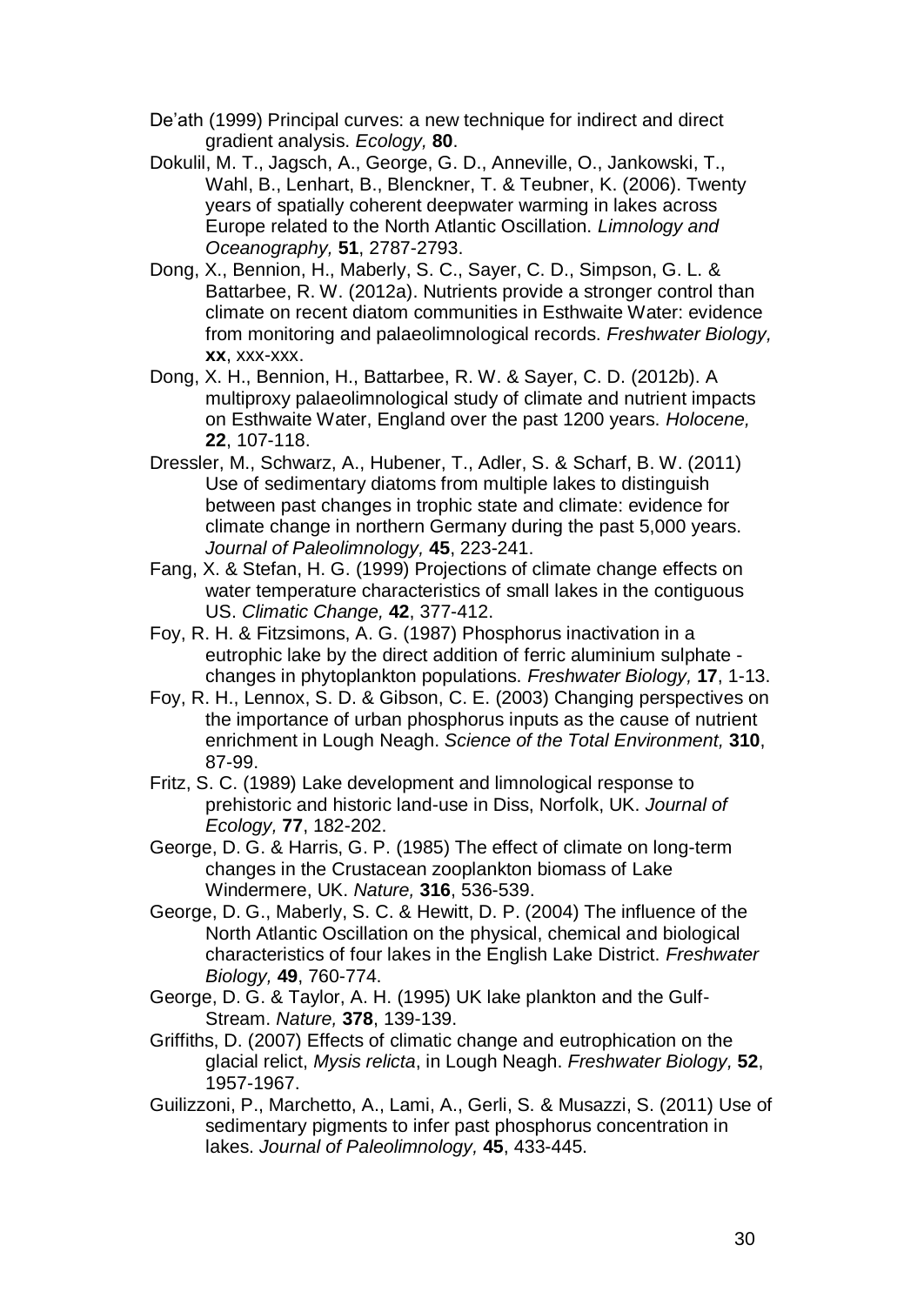- <span id="page-30-12"></span>Hall, R. I., Leavitt, P. R., Smol, J. P. & Zirnhelt, N. (1999) Comparison of diatoms, fossil pigments and historical records as measures of lake eutrophication. *Freshwater Biology,* **38**, 401-417.
- Hall, R. I. & Smol, J. P. (1992) A weighted averaging regression and calibration model for inferring total phosphorus concentration from diatoms in British Columbia (Canada) lakes. *Freshwater Biology,* **27**, 417-434.
- <span id="page-30-9"></span>Hanna, E., Jónsson, T. & Box, J. E. (2004) An analysis of Icelandic climate since the nineteenth century. *International Journal of Climatology,* **24**, 1193-1210.
- <span id="page-30-10"></span>Hari, R. E., Livingstone, D. M., Siber, R., Burkhardt-Holm, P. & Guttinger, H. (2006) Consequences of climatic change for water temperature and brown trout populations in Alpine rivers and streams. *Global Change Biology,* **12**, 10-26.
- <span id="page-30-2"></span>Hauptfleisch, U., Einarsson, A. & Gardarsson, A. (2012) Matching 30 years of ecosystem monitoring with a high resolution sediment record of chironomid eggs and Cladocera from Lake Mývatn, Iceland. *Freshwater Biology,* **xx**, xxx-xxx.
- <span id="page-30-3"></span>Haworth, E. Y. (1980) Comparison of continuous phytoplankton records with the diatom stratigraphy in the recent sediments of Blelham Tarn. *Limnology and Oceanography,* **25**, 1093-1103.
- <span id="page-30-11"></span>Hickling, R., Roy, D. B., Hill, J. K. & Thomas, C. D. (2005) A northward shift of range margins in British Odonata. *Global Change Biology,* **11**, 502-506.
- <span id="page-30-5"></span>Hobaek, A., Lovik, J. E., Rohrlack, T., Moe, J., Grung, M., Bennion, H., Clarke, G. & Piliposyan, G. T. (2012) Eutrophication, recovery, and temperature in Lake Mjøsa: Detecting trends with monitoring data and sediment records. *Freshwater Biology,* **xx**, xxx-xxx.
- <span id="page-30-8"></span>IPCC, 2007. Climate Change 2007: The Physical Science Basis. Contribution of Working Group 1 to the Fourth Assessment Report of the Intergovernmental Panel on Climate Change (Eds S. Solomen, D.Qin, M. Manning *et al.*), CUP, Cambridge and New York.
- <span id="page-30-7"></span>Jeppesen, E., Sondergaard, M., Jensen, J. P. *et al.* (2005) Lake responses to reduced nutrient loading - an analysis of contemporary long-term data from 35 case studies. *Freshwater Biology,* **50**, 1747-1771.
- <span id="page-30-4"></span>Kampf, L., Brauer, A., Dulski, P., Lami, A., Marchetto, A., Gerli, S., Ambrosetti, W. & Guilizzoni, P. (2012) Flood event layers in recent sediments of Lago Maggiore (N. Italy) and their comparison with instrumental data. *Freshwater Biology,* **xx,** xxx.
- <span id="page-30-0"></span>Kernan, M., Battarbee, R. W. & Moss, B. R.(Eds) (2010) *Climate Change Impacts on Freshwater Ecosystems*. Wiley-Blackwell, Chichester.
- <span id="page-30-1"></span>Lotter, A. F. & Anderson, N. J. (2012) Limnological responses to environmental changes at inter-annual to decadal time-scales. In: *Tracking Environmental Change using Lake Sediments: Volume 5, Data Handling and Numerical Techniques*. (Eds H.J.B. Birks, A.F. Lotter, S. Juggins & J.P. Smol), Springer, Dordrecht.
- <span id="page-30-6"></span>Lotter, A. F. & Birks, H. J. B. (1997) The separation of the influence of nutrients and climate on the varve time-series of Baldeggersee, Switzerland. *Aquatic Sciences,* **59**, 362-375.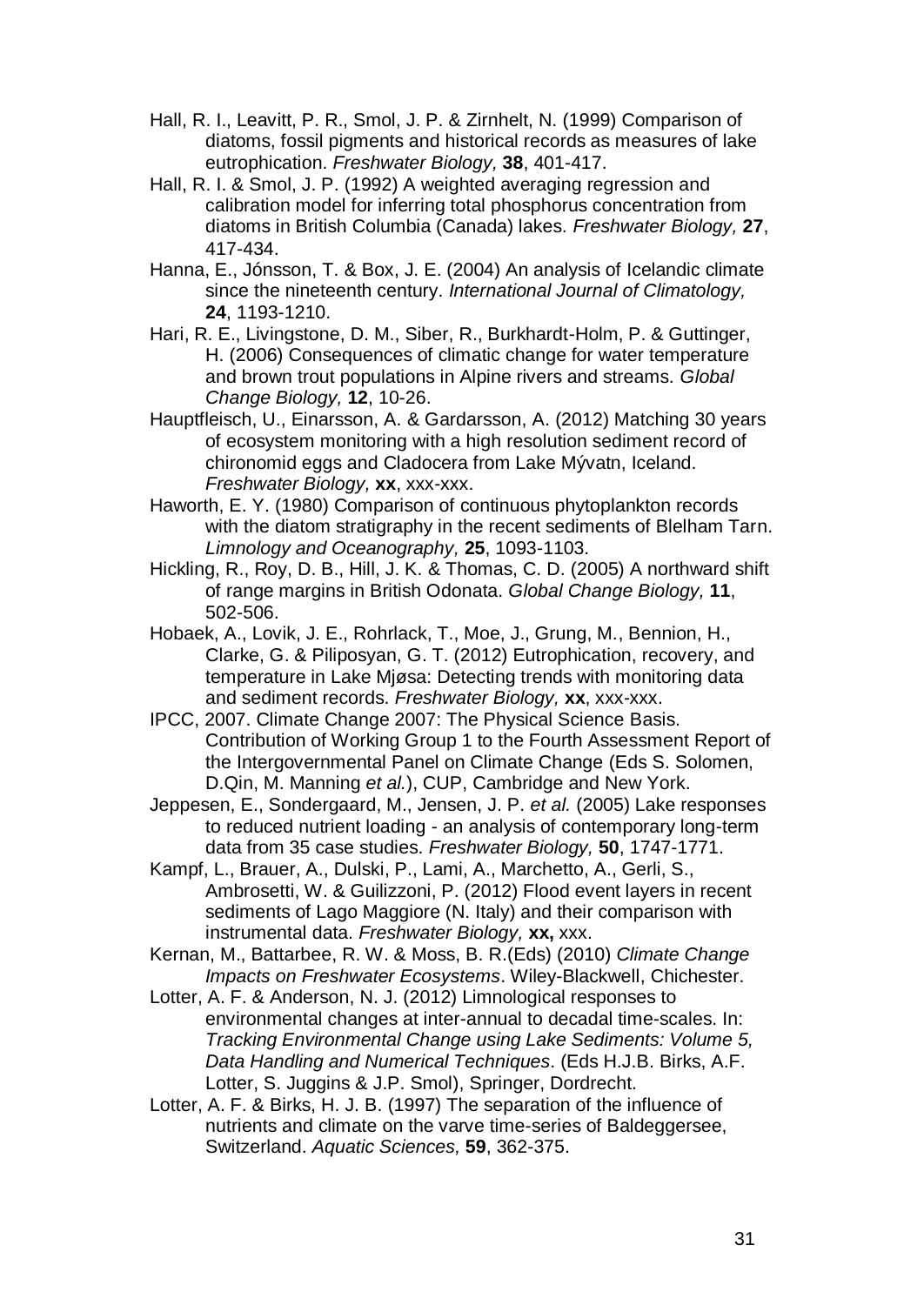- <span id="page-31-11"></span>Maberly, S. C., De Ville, M. M., Feuchtmayr, H., Jones, I. D., Mackay, E. B., May, L., Thackeray, S. J. & Winfield, I. J. (2011) The limnology of Esthwaite Water: historical change and its causes, current state and prospects for the future. NERC Centre for Ecology & Hydrology.
- <span id="page-31-13"></span>Magnuson, J. J., Robertson, D. M., Benson, B. J. *et al.* (2000) Historical trends in lake and river ice cover in the Northern Hemisphere. *Science,* **289**, 1743-1746.
- <span id="page-31-1"></span>Moore, K., Jennings, E., Allott, N. *et al.* (2010) Modeling the effects of climate change on the supply of inorganic nitrogen. In: *The Impact of Climate Change on European Lakes*.(Ed G.George), Springer, Dordrecht.
- <span id="page-31-0"></span>Moss, B., Kosten, S., Meerhoff, M. *et al.* (2011) Allied attack: climate change and eutrophication. *Inland Waters,* **1**, 101-105.
- <span id="page-31-12"></span>Ogilvie, A. E. J. & Jónsson, T. (2001) "Little Ice Age" research: a perspective from Iceland. *Climatic Change,* **48**, 9-52.
- <span id="page-31-2"></span>Pierson, D., Arvola, L., Allott, N., Järvinen, M., Jennings, E., May, L., Moore, K. & Schneiderman, E. (2010) Modeling the effects of climate change on the supply of phosphate-phosphorus. In: *The Impact of Climate Change on European Lakes* (Ed G. George), Springer.
- <span id="page-31-7"></span>Rippey, B., Anderson, N. J. & Foy, R. H. (1997) Accuracy of diatom-inferred total phosphorus concentrations and the accelerated eutrophication of a lake due to reduced flushing and increased internal loading. *Canadian Journal of Fisheries and Aquatic Sciences,* **54**, 2637-2646.
- <span id="page-31-4"></span>Rose, N. L. (2001) Fly-ash particles. In:*Tracking Environmental Change Using Lake Sediments. Volume 2: Physical and Geochemical Methods*. (Eds W.M. Last & J.P. Smol), Kluwer Acedmic Publishers, Dordrecht.
- <span id="page-31-5"></span>Rose, N. L., Morley, D., Appleby, P. G., Battarbee, R. W., Alliksaar, T., Guilizzoni, P., Jeppesen, E., Korhola, A. & Punning, J. M. (2011) Sediment accumulation rates in European lakes since AD 1850: trends, reference conditions and exceedence. *Journal of Paleolimnology,* **45**, 447-468.
- <span id="page-31-6"></span>Ryves, D. B., Battarbee, R. W., Juggins, S., Fritz, S. C. & Anderson, N. J. (2006) Physical and chemical predictors of diatom dissolution in freshwater and saline lake sediments in North America and West Greenland. *Limnology and Oceanography,* **51**, 1355-1368.
- <span id="page-31-9"></span>Sayer, C. D. & Roberts, N. (2001) Establishing realistic restoration targets for nutrient-enriched shallow lakes: linking diatom ecology and palaeoecology at the Attenborough Ponds, UK. *Hydrobiologia,* **448**, 117-142.
- <span id="page-31-3"></span>Schneiderman, E., Järvinen, M., Jennings, E., May, L., Moore, K., Naden, P. M. & Pierson, D. (2010) Modeling the effects of climate change on catchment hydrology with the GWLF model. In:*The Impact of Climate Change on European Lakes* (Ed G. George) Springer.
- <span id="page-31-8"></span>Simpson, G. L. & Anderson, N. J. (2009) Deciphering the effect of climate change and separating the influence of confounding factors in sediment core records using additive models. *Limnology and Oceanography,* **54**, 2529-2541.
- <span id="page-31-10"></span>Simpson, G. L. & Birks, H. J. B. (2012) Statistical learning in palaeolimnology. In: *Tracking Environmental Change Using Lake*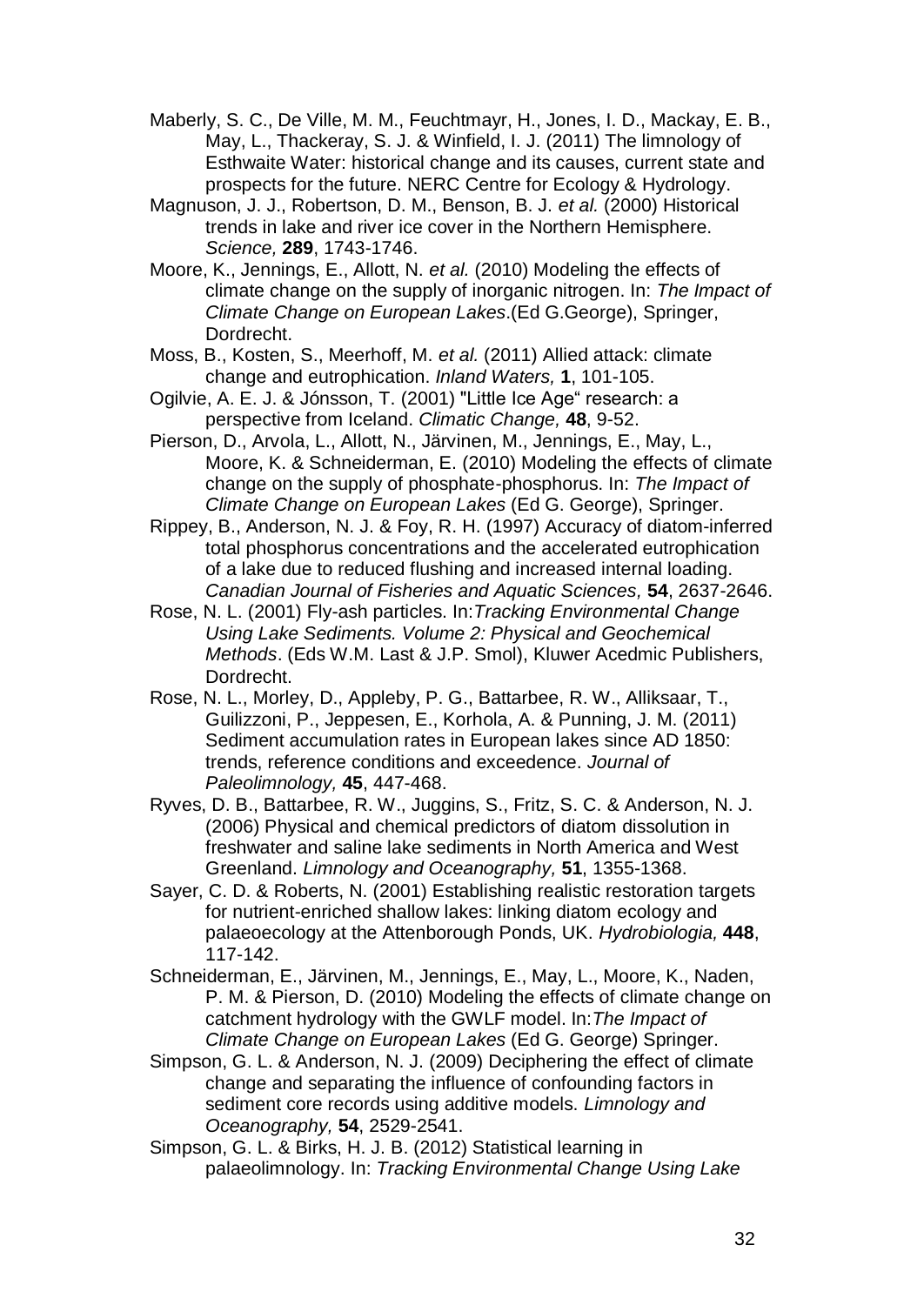*Sediments, Volume 5: Data Handling and Numerical Techniques*. (Eds H.J.B. Birks, A.F. Lotter, S. Juggins & J.P. Smol), Springer, Dordrecht.

- <span id="page-32-0"></span>Smol, J. P., Wolfe, A. P., Birks, H. J. B. *et al.* (2005) Climate-driven regime shifts in the biological communities of arctic lakes. *Proceedings of the National Academy of Sciences of the United States of America,* **102**, 4397-4402.
- <span id="page-32-3"></span>Thies, H., Tolotti, M., Nickus, U., Lami, A., Musazzi, S., Guilizzoni, P., Rose, N. L. & Yang, H. (2012) Interaction of temperature and nutrient changes in Piburger See (Tyrol, Austria). *Freshwater Biology,* **xx**, xxx-xxx.
- <span id="page-32-1"></span>Vigliotti, L., Ariztegui, D., Guilizzoni, P. & Lami, A. (2010) Reconstructing natural and human-induced environmental change in central Italy since the late Pleistocene: the multi-proxy records from maar lakes Albano and Nemi. In: *Colli Albani Volcano* .Eds R. Funiciello & G. Giordano), pp. 245-257. Special Publication, Geological Society of London.
- <span id="page-32-2"></span>Wolfe, A. P., Baron, J. S. & Cornett, R. J. (2001) Anthropogenic nitrogen deposition induces rapid ecological changes in alpine lakes of the Colorado Front Range (USA). *Journal of Paleolimnology,* **25**, 1-7.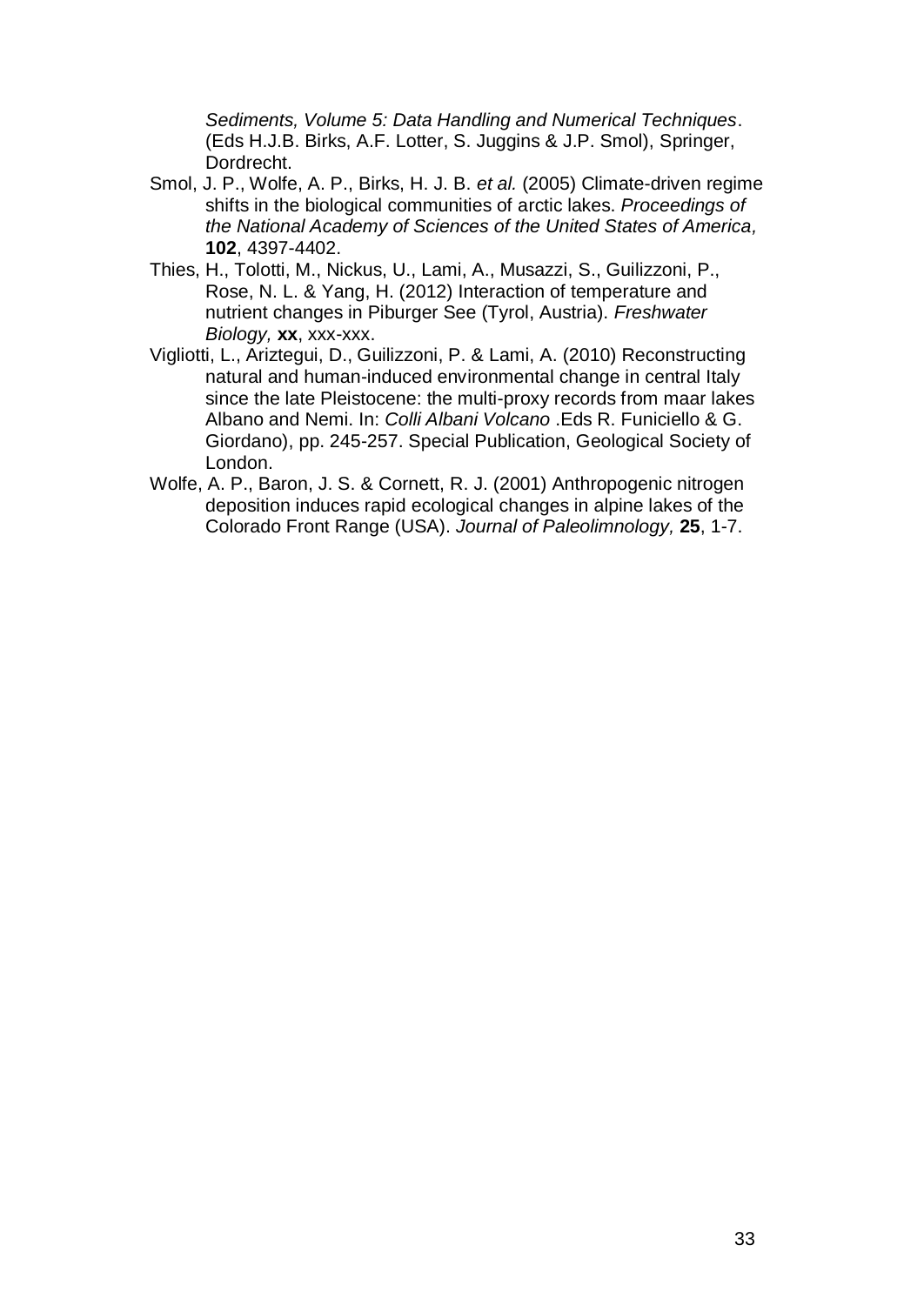Table 1 Length of long-term record compared with core data for the seven study sites included in the Special Section. Start year is start date of nutrient monitoring; length (yr) is length of nutrient monitoring record to 2012; core date is the year the dated core was obtained; SAR (mm yr<sup>-1</sup>) is mean (or range) of sediment accumulation rate of last 25 years; overlap is sediment depth (cm) of start date of nutrient monitoring; sample interval is thickness of sediment sample slices (cm); sample resolution is number of years represented by a sediment sample; point of change is approximate date of first diatom evidence for nutrient enrichment; P control date is date of first measures to reduce P loading. Note that data for Loch Leven in Fig. 2 are taken from core LEVE11 as well as LEVE12 and the "point of change" for White Lough is derived from diatom analysis of WHI-12 [\(Anderson](#page-27-13) *et al*., 2012).

| <b>Site</b>            | Myvatn    | <b>Mjösa</b> | Leven              | White        | <b>Esthwaite</b>  | Piburger          | <b>Maggiore</b>  |
|------------------------|-----------|--------------|--------------------|--------------|-------------------|-------------------|------------------|
|                        |           |              |                    |              |                   | <b>See</b>        |                  |
| <b>Start year</b>      | 1975      | 1972         | 1968               | 1978         | 1945              | 1974              | 1966             |
| Length (yr)            | 37        | 40           | 44                 | 6            | 67                | 38                | 46               |
| Core code              | $KB-1$    | MjösaA       | LEVE <sub>12</sub> | 2007Kajak    | ESTH <sub>7</sub> | PIB <sub>04</sub> | LM <sub>06</sub> |
| Core date              | 2006      | 2006         | 2005               | 2007         | 2006              | 2004              | 2006             |
| SAR (mm/yr)            | $8 - 23$  | $1.1 - 2.1$  | $10 - 30$          | $3 - 14$     | 5.8               | 2                 | $4 - 8$          |
| Core overlap (cm)      | $35 - 36$ | 5            | 62                 | 17           | 21                | 5.5               | $15 - 20$        |
| Sample interval (cm)   | 0.5       | 0.5          | 0.25               | $0.25 - 0.5$ | 0.25              | 0.5               | $0.5 - 1.0$      |
| Sample resolution (yr) | < 1       | $2 - 10$     | < 1                | $<$ 1        | $1 - 2$           | $2 - 3$           | $1 - 4$          |
| Point of change        | na        | 1950         | 1850               | 1880         | 1880              | 1920              | 1960-5           |
| P control date         | na        | 1976         | 1985               | na           | 1986              | 1970              | 1980             |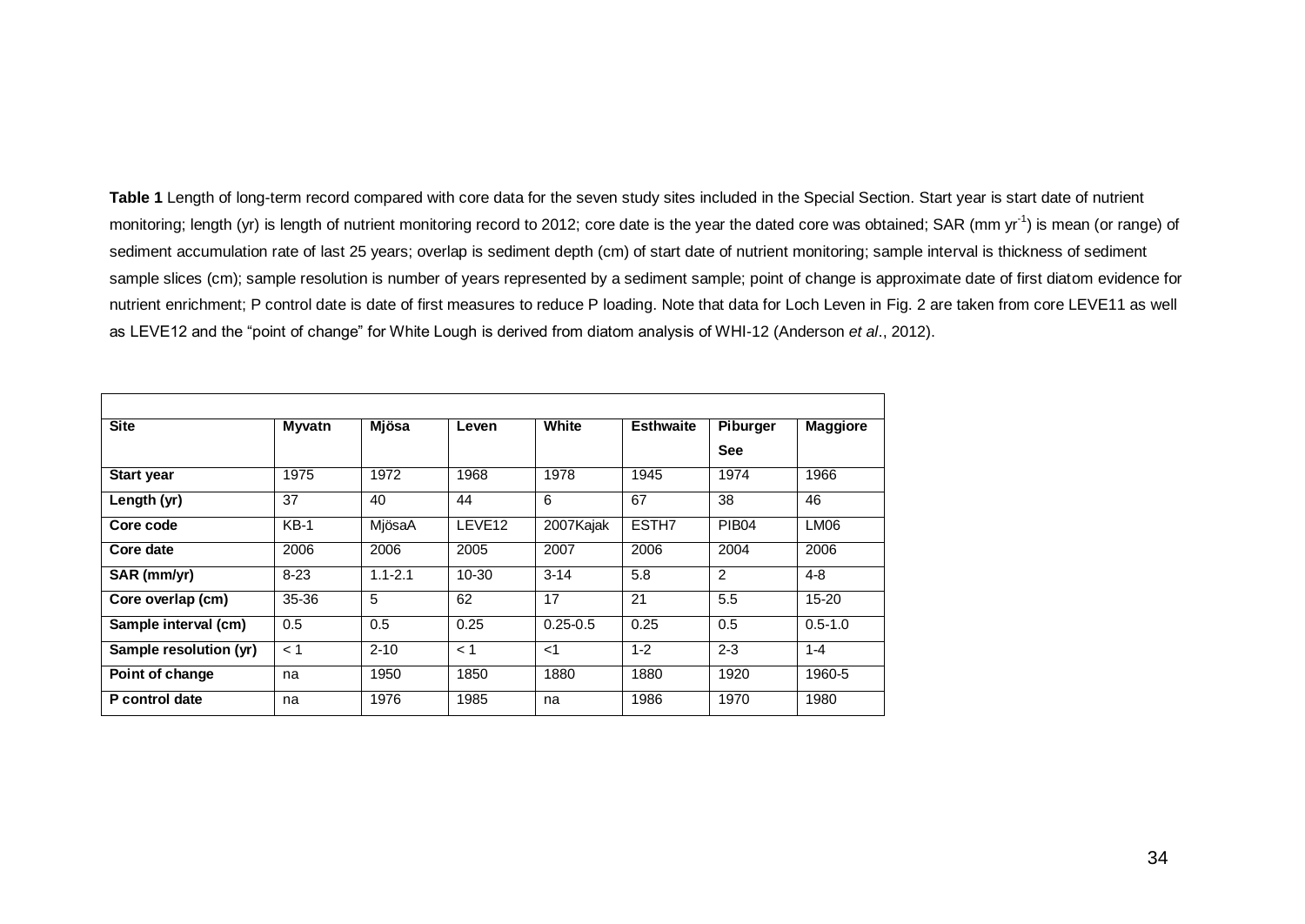# **Figure captions**

Fig. 1. A comparison of age-depth relationships for cores from the case study lakes described in this Special Section. For Mývatn, dates are based on a combination of tephra and the known dates of chironomid population maxima. For all other sites, data are from  $210Pb$  dating. For clarity, standard errors are not shown (see text).

Fig. 2. Comparisons between diatom-inferred total phosphorus (DI-TP) concentrations and measured mean annual total phosphorus (TP) concentrations for Loch Leven, Esthwaite Water, Mjösa and Piburger See through time. DI-TP data for Loch Leven are based on core LEVE11 for the pre-1945 period and LEVE12 thereafter.

Fig. 3. Comparisons between trends in mean measured total phosphorus (TP) and mean annual chlorophyll *a* for Loch Leven, Esthwaite Water, Mjösa and Piburger See showing the start date of measures taken to reduce nutrient loading at each site  $(\rightarrow)$ .

Fig. 4 Conceptual diagram using a combination of palaeolimnological data (dashed line), contemporary long-term monitoring data (solid lines) and future conjecture (dotted lines) to show idealised changes in the past, present and future relationship between nutrient loading and productivity for European lakes recovering from eutrophication. Point (a) indicates the reference state and the target endpoint following restoration; point (b) indicates the point of intervention to reduce nutrient loading; and (c) indicates a more probable potential endpoint in cases where recovery to the past reference (a) is prevented by the enriching effects of climate change. Arrows (d,f,e and g) are explained in the text.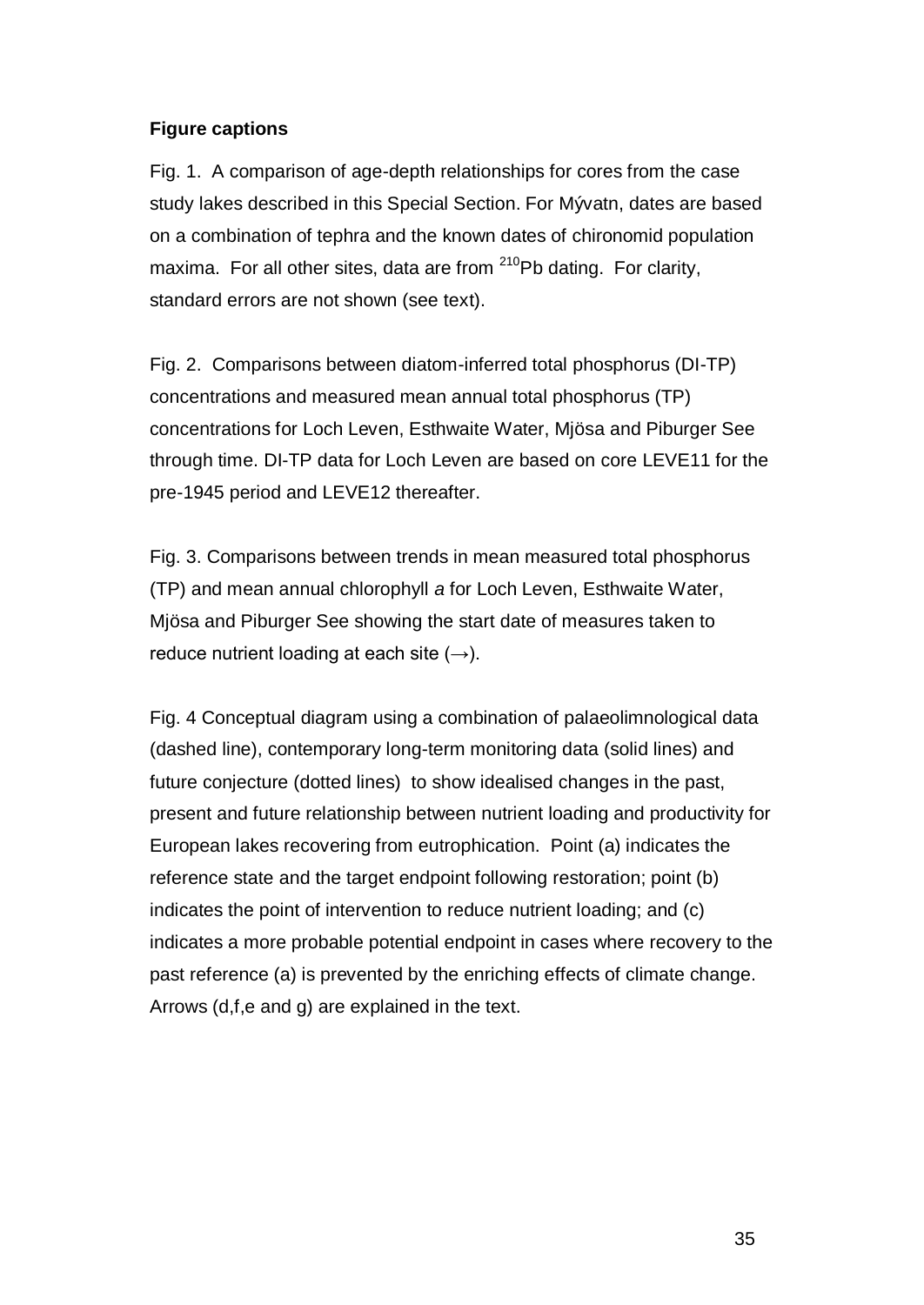

Fig. 1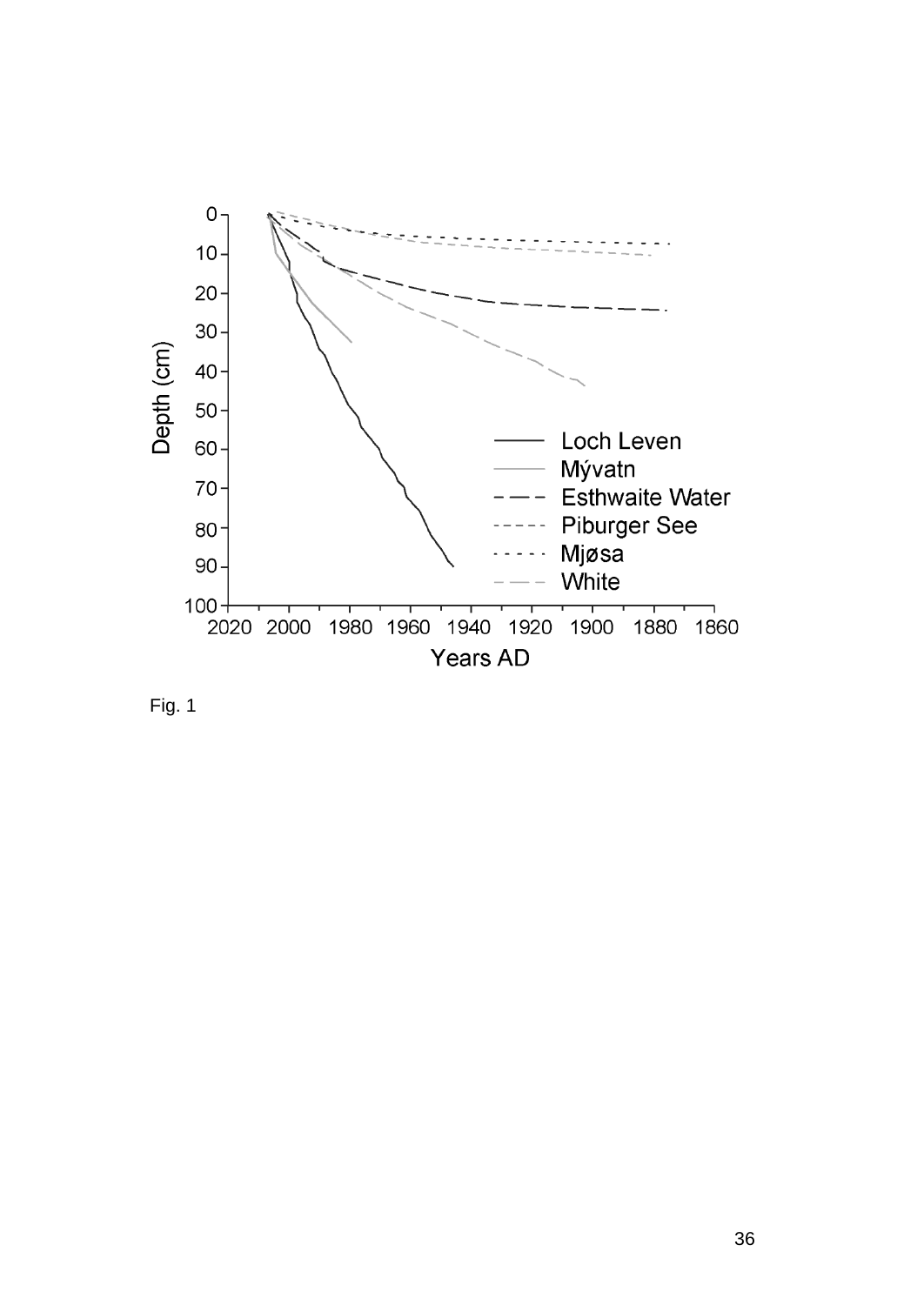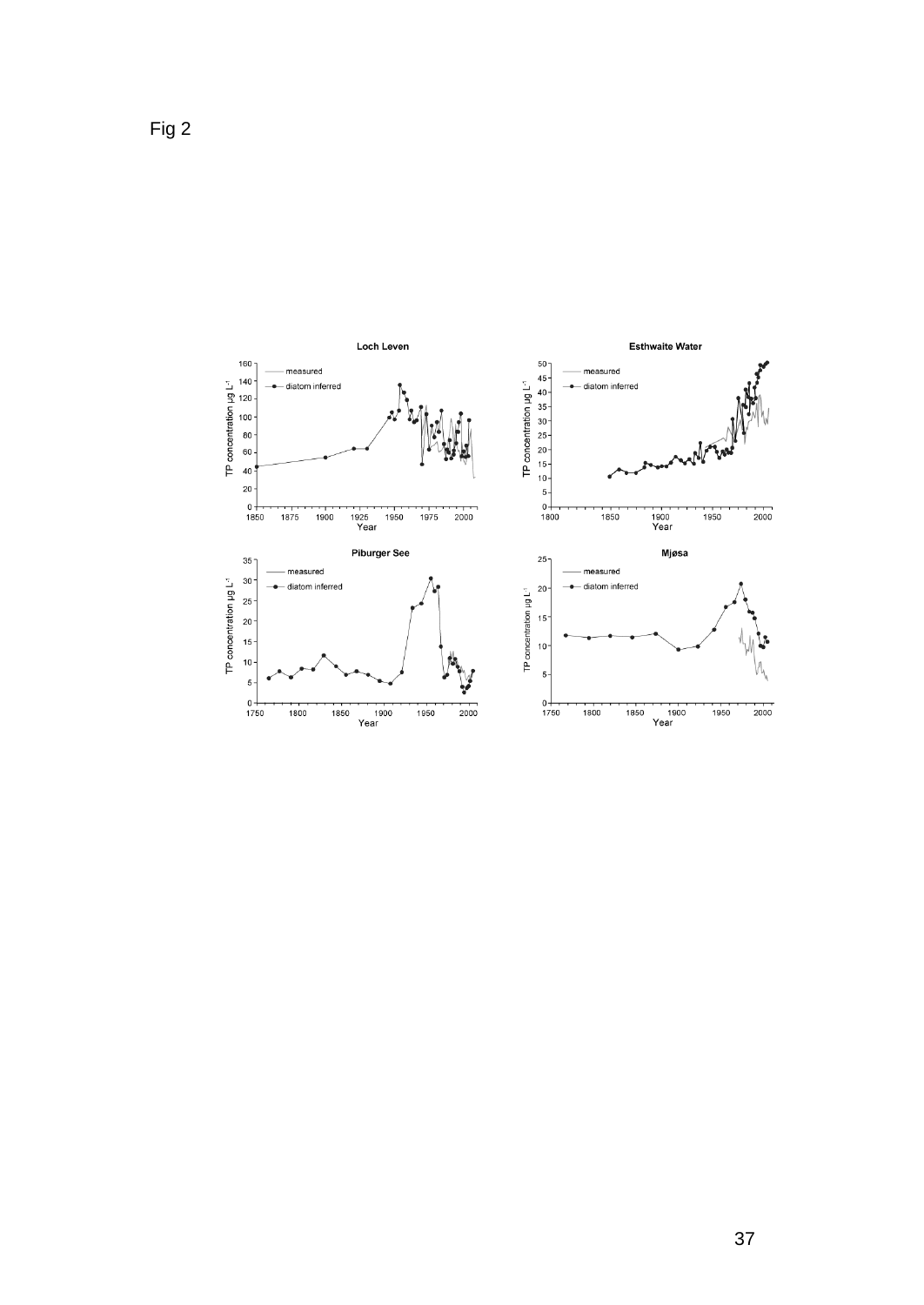

Fig. 3